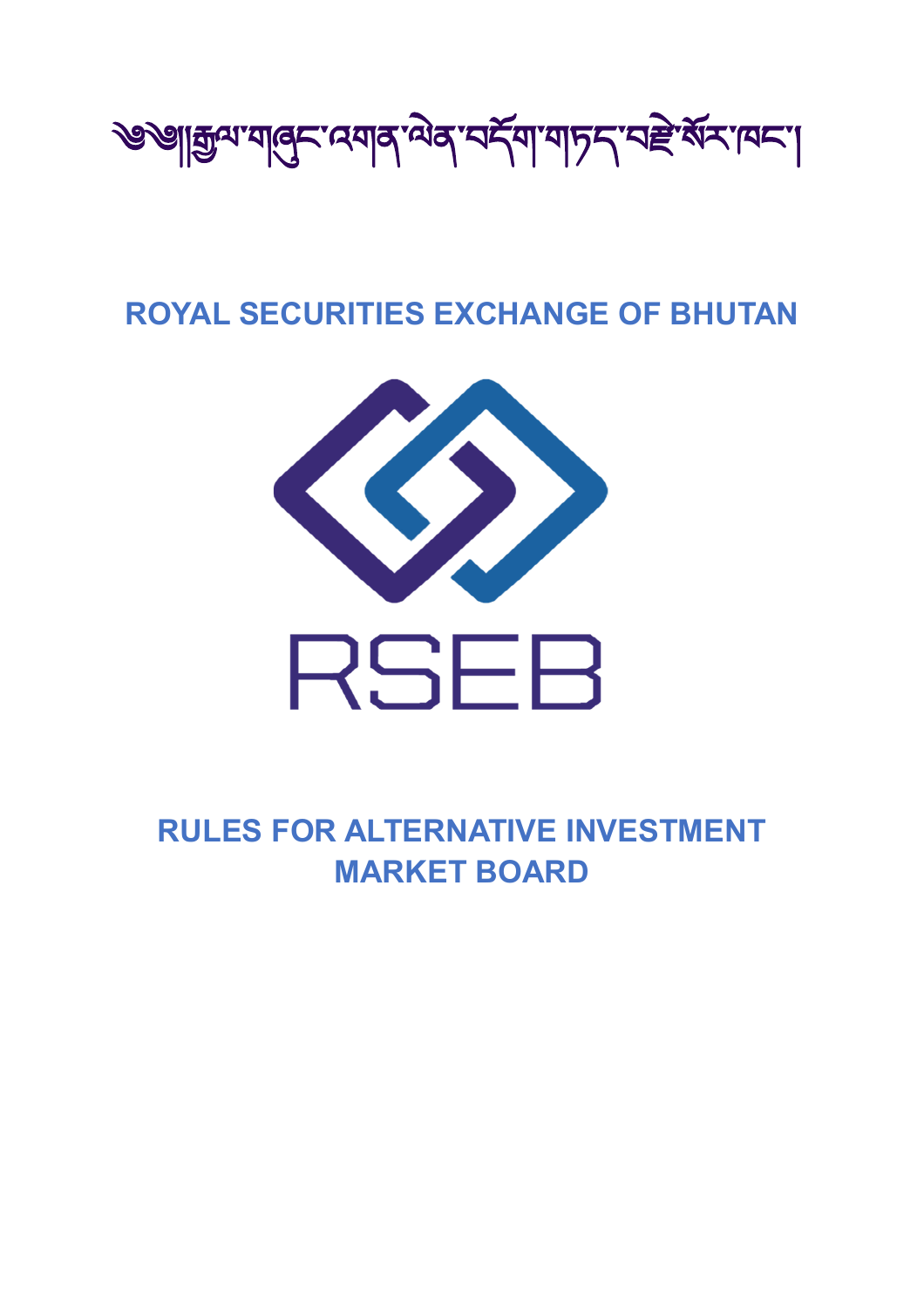# TABLE OF CONTENT

| 2. |       |  |  |  |  |  |  |
|----|-------|--|--|--|--|--|--|
| 3. |       |  |  |  |  |  |  |
|    |       |  |  |  |  |  |  |
| 5. |       |  |  |  |  |  |  |
| 6. |       |  |  |  |  |  |  |
| 7. |       |  |  |  |  |  |  |
| 8. |       |  |  |  |  |  |  |
| 9. |       |  |  |  |  |  |  |
|    |       |  |  |  |  |  |  |
|    |       |  |  |  |  |  |  |
|    |       |  |  |  |  |  |  |
|    |       |  |  |  |  |  |  |
|    | I.    |  |  |  |  |  |  |
|    | II.   |  |  |  |  |  |  |
|    | III.  |  |  |  |  |  |  |
|    | IV.   |  |  |  |  |  |  |
|    | V.    |  |  |  |  |  |  |
|    | VI.   |  |  |  |  |  |  |
|    | VII.  |  |  |  |  |  |  |
|    | VIII. |  |  |  |  |  |  |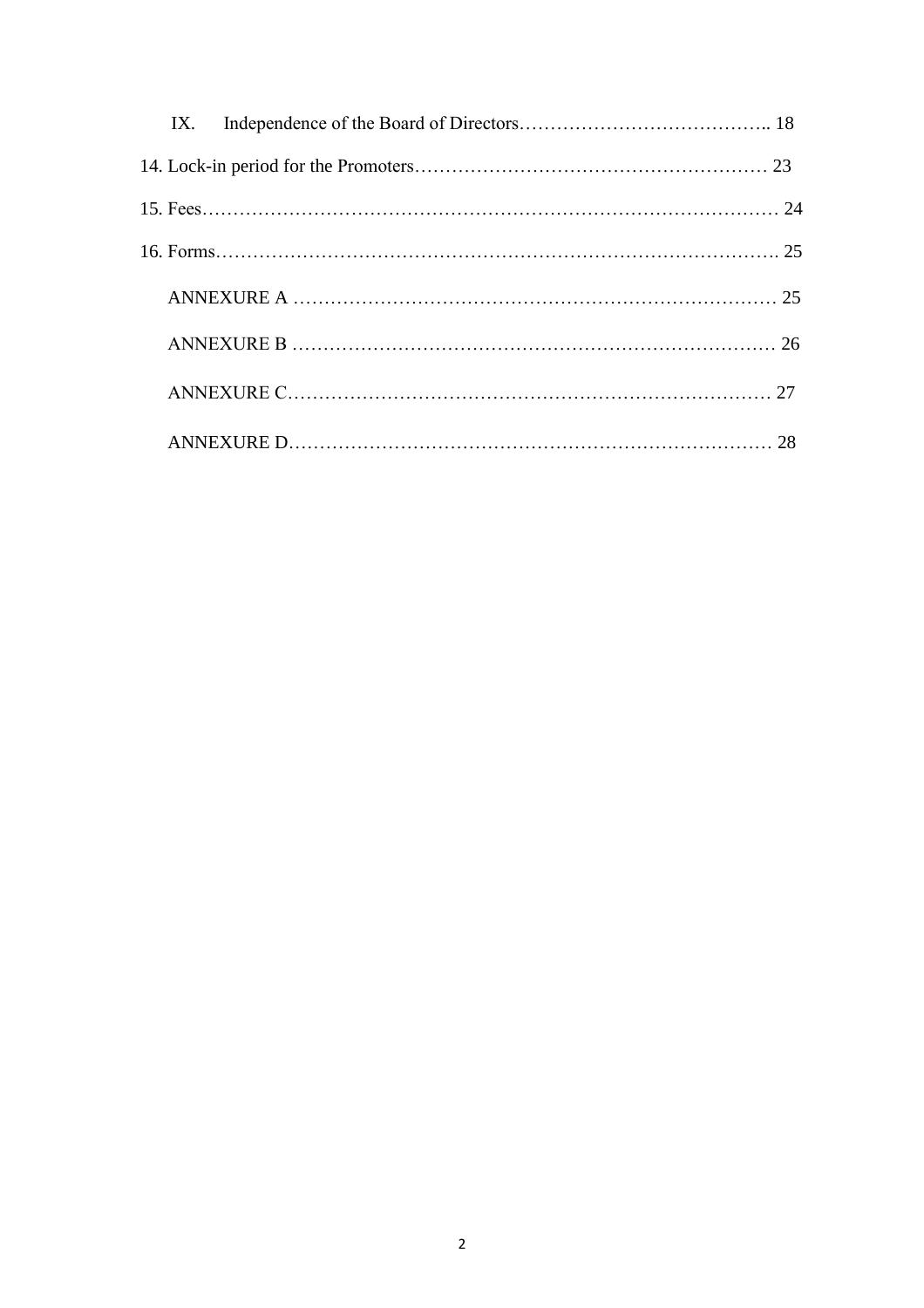# **Listing of Cottage and small Industries (CSIs) and Start-up incorporated companies on AIM Board**

## **Rationale**

The Royal Government of Bhutan (RGoB) has accorded highest priority to CSIs sector and identified CSIs sector as one of the five jewels under the Economic Development Policy 2016. However, the growth of CSIs in Bhutan are limited to the extent of challenges faced in terms of access to cheaper source of long-term capital and prevalence of collateral based lending by financial institutions.

Recognizing the role of CSIs in Bhutanese Economy and Royal Government of Bhutan's emphasis on the importance of CSIs sector to foster innovation and increase employment opportunities in the economy, the RSEB has launched a Market Board for CSIs and Start-up company is to raise long term capital.

The idea to launch the AIM board is to create a platform for the CSIs and other start-up companies to raise long-term capital from the institutional investor and at the same time inculcate sustainable business practices.

While it is important to consider the risk in investing in CSIs and start-ups and usually the business viability of these companies in the early stages are assessed by the promoters, invariably there are no other platforms to show case the investment opportunities to other potential investors who are equally willing to take up the risks. On the other hand, institutional investors in Bhutan are constrained by limited avenues for investment opportunities combined with lack of structured institutional framework for institution such as investment bank, venture capital and hedge funds which are able to assess the risk and return of the CSIs and start-up companies. Under such a scenario, the AIM Board aims to bring together the CSIs and startups seeking funds with the potential investors who are willing to take up the risk and invest thereby promoting efficient allocation of capital in the economy.

The AIM Board will require the companies listed to follow certain disclosure policy and comply with the minimum standards of corporate governance code. Furthermore, those companies that fulfil the requirements as stipulated under the IPO Regulations would gain access to issue its shares at a premium to the general public and qualify for subsequent listing on the Main Market Board.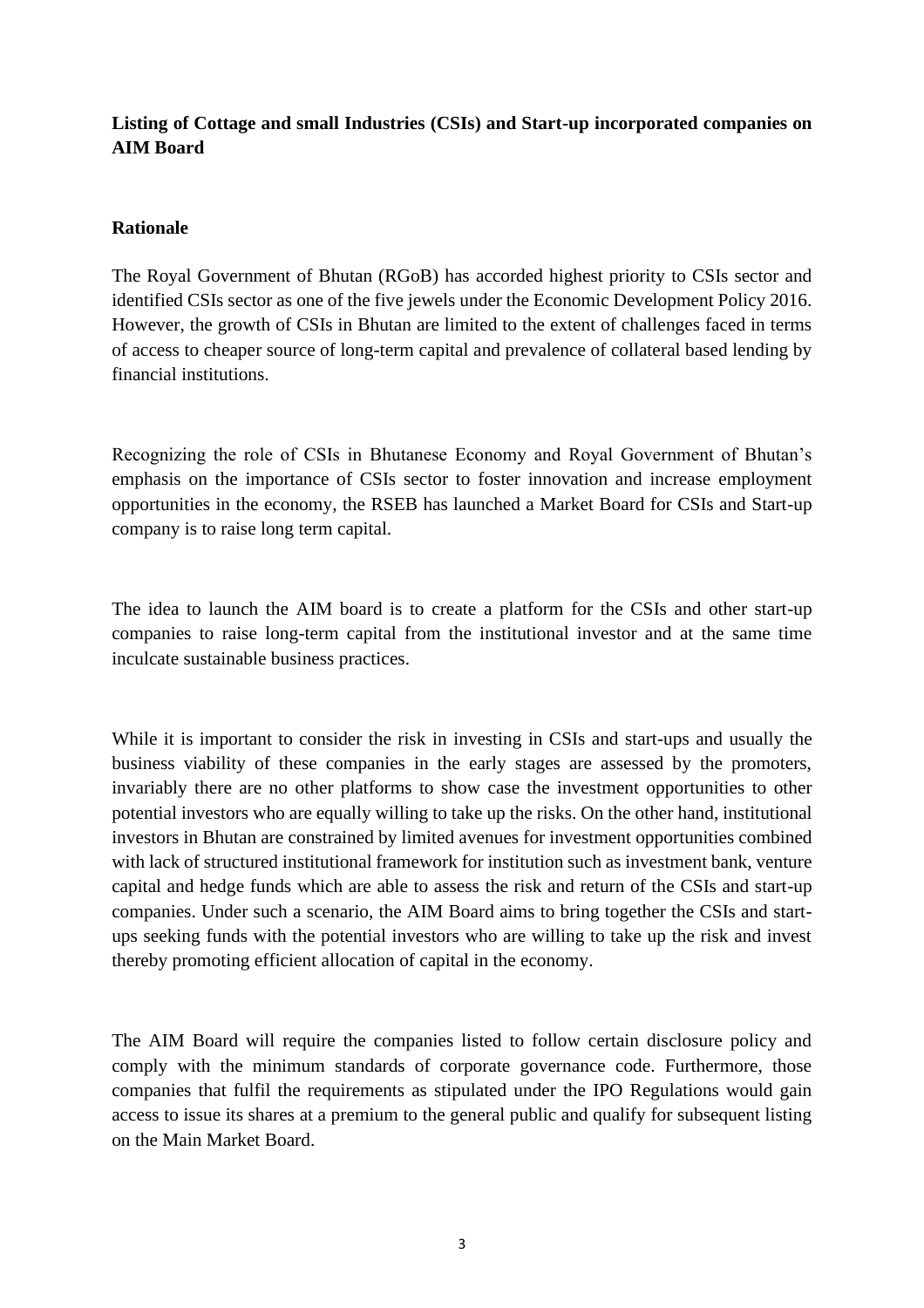#### **Interpretation**

## **Definitions**

These Rules shall apply to all the issuer and securities applying for listing on the exchange.

In these Rules, unless the context otherwise requires:

"Act" means the Companies Act;

"AIM Board" means Alternative Investment Market Board;

"Articles" means the Articles of Incorporation;

"Authority" means the Royal Monetary Authority of Bhutan.

"Board" means the governing body of the issuing company of AIM Board comprising persons elected or appointed under the articles of Incorporation or during the AGM;

"Controlling Shareholders" shall mean a person owning more than 51% of the paid up shares of the issuing company;

"Director" includes any person who occupies the position of a Director, by whatever name called;

"Exchange" means the Security Exchange, and its securities market, established by the Royal Securities Exchange of Bhutan (RSEB);

"High Net Worth Individuals" means an individual having liquid financial assets worth Nu. 1 million and skills to understand equity investment and taking risk to invest in new startup companies in the AIM Board;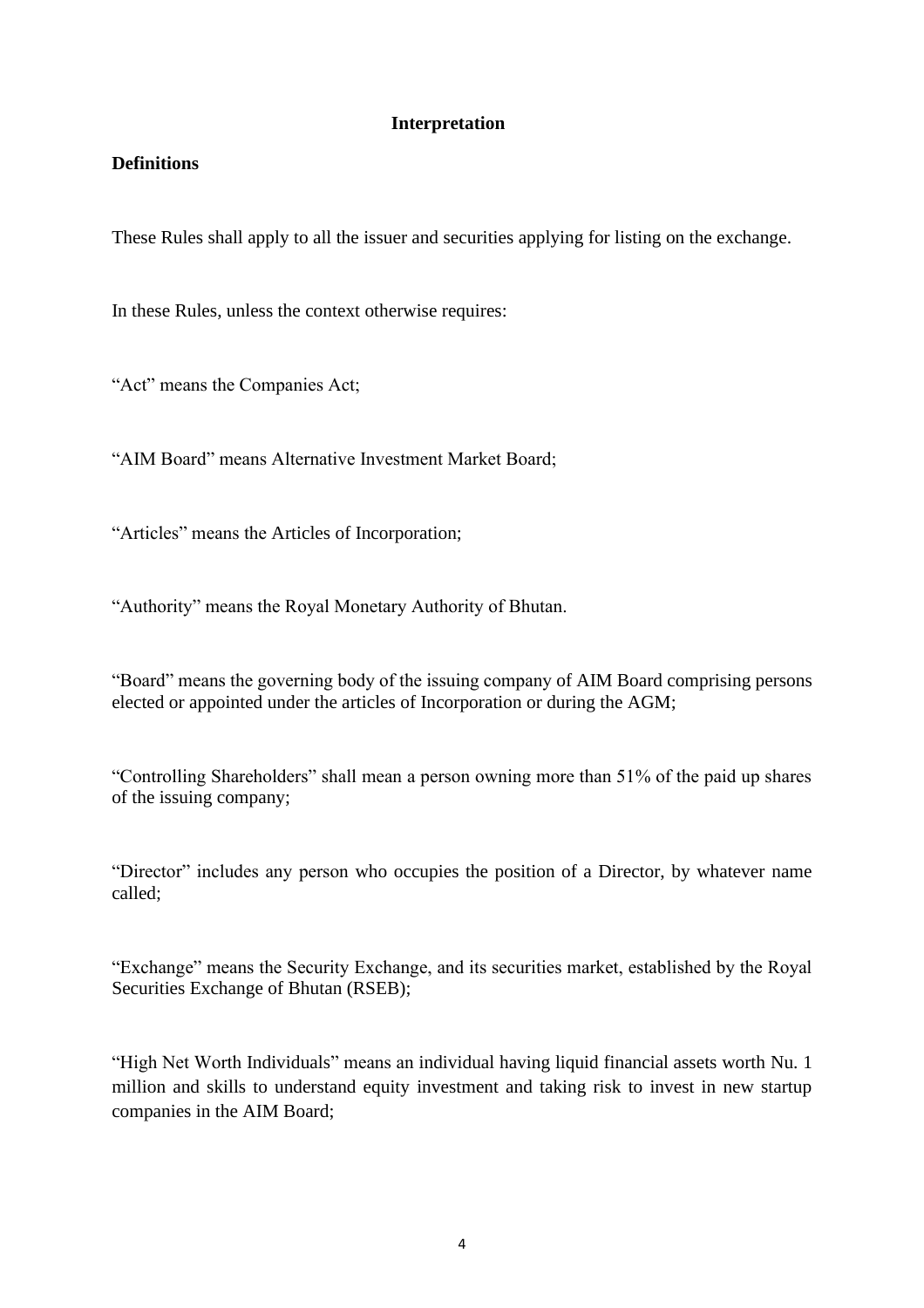"Institutional Investors" means Banks, Non-Banks Financial Institutions, Pension Funds, Insurance Companies, Trust Funds or any institution that has the ability to assess the risk of the companies."

"Issuer" means a company whose equity securities are already listed, or intended to be listed on the aim Board;

"Listing" means the grant of a listing on the AIM Board, and permission to deal in securities on the Exchange and "listed" shall be construed accordingly;

"Listing Committee" has the same meaning and functions under the Rules Governing the Official Listing of Securities;

"Listing undertaking" means the undertaking (in the form set out in Appendix 2) by an issuer to the exchanger specifying the continuing obligations which the issuer undertakes to comply with as condition of listing;

"Lock-in Period" means the period, whereby the promoter of the issuer is restricted from disposing his/her holdings;

"Listed Securities" means securities listed or authorized to be traded on the Exchange.

"New Applicant" means in the case of equity securities, an applicant for listing, none of whose equity securities is already listed;

"Offer Documents" means letter of offer which contains all the relevant information to help an investor to make his/her investment decision.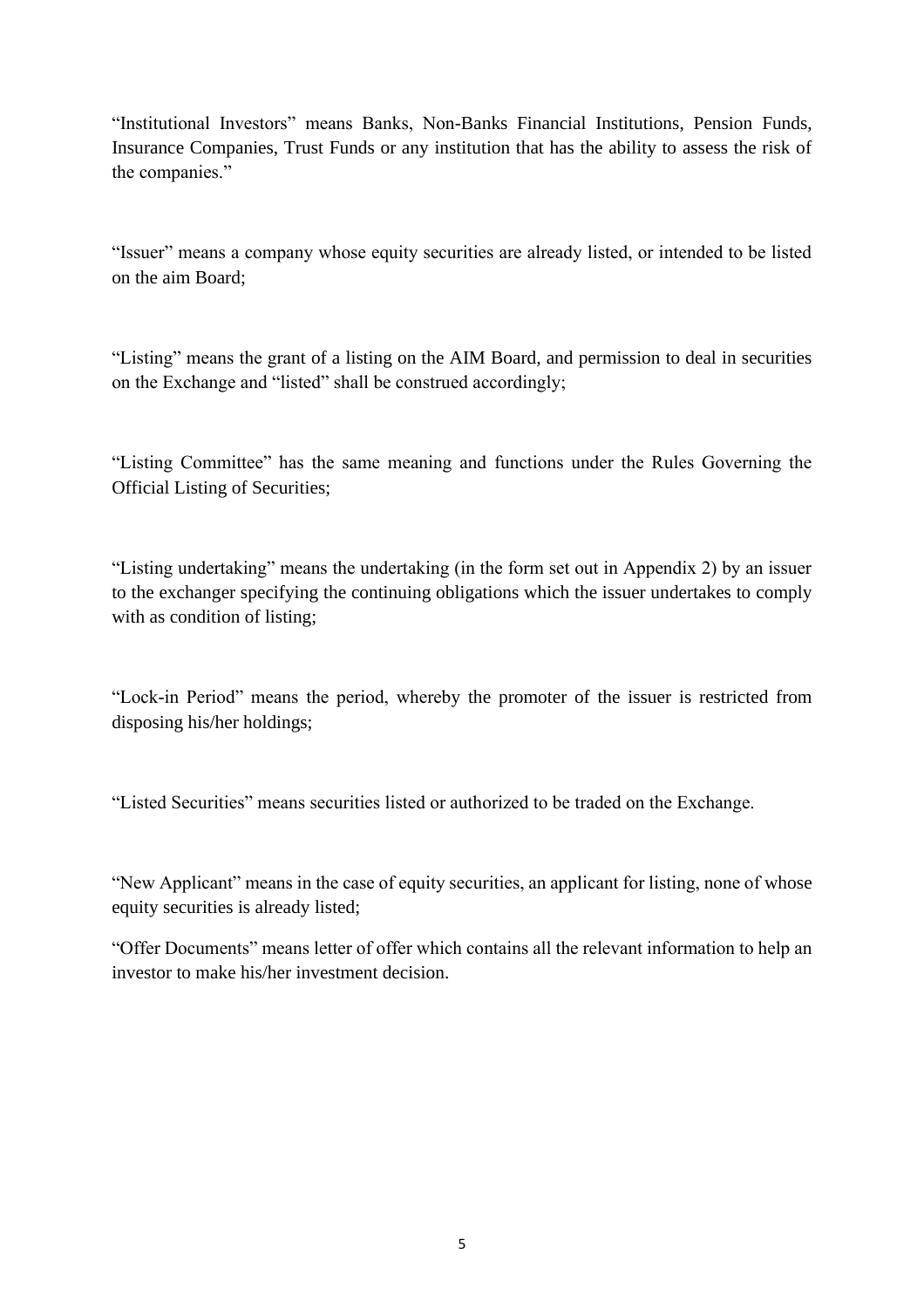## **Rules of Alternative Investment Market (AIM) Board**

The Rules of AIM Board are not exhaustive and the Exchange with the approval of the RMA may impose additional requirements, may waive, and modify it.

This Rule shall be interpreted, administered and enforced by the Exchange. The decision of the exchange shall be conclusive and binding on an issuer. The Exchange may issue practice notes and guidance notes, from time to time, to assist issuers or their advisers in interpretation while complying with this Rules.

## 1. **Qualification for listing on AIM Board**

Any incorporated company can be eligible for listing on AIM Board provided the issuer fulfils the requirements under these Rules:

## 2. **Minimum Paid-up Capital**

To qualify for listing on the AIM Board, the issuer must have minimum Paid-up Capital of Nu. 5 million post issue, with or without having institutional investors as its shareholder at the time of application.

#### **3. Investor**

At the time of offers for sale, Institutional Investors and High Net Worth Individuals (HNWI) can participate in the subscription of shares for this Market Board. However, any founding individual shareholder at the time of application for AIM Board shall be allowed to continue as its shareholders/promoters.

## **4. Application for Listing on AIM Board**

A letter of application along with the offer document shall be submitted to the Exchange. Each application for listing shall consist of the following:

- a) A formal letter of application for listing on the Exchange signed by the Chief Executive Officer of the issuer;
- b) Duly completed Listing Undertaking form as set out in Annexure A;
- c) Duly completed Directors Undertaking form as set out in Annexure B;
- d) Duly completed Certificate of Independent Directors form as set out in Annexure C;
- e) Shall pay the appropriate listing fees as per Section 15 of this Rule; and
- f) Copy of Article of Incorporation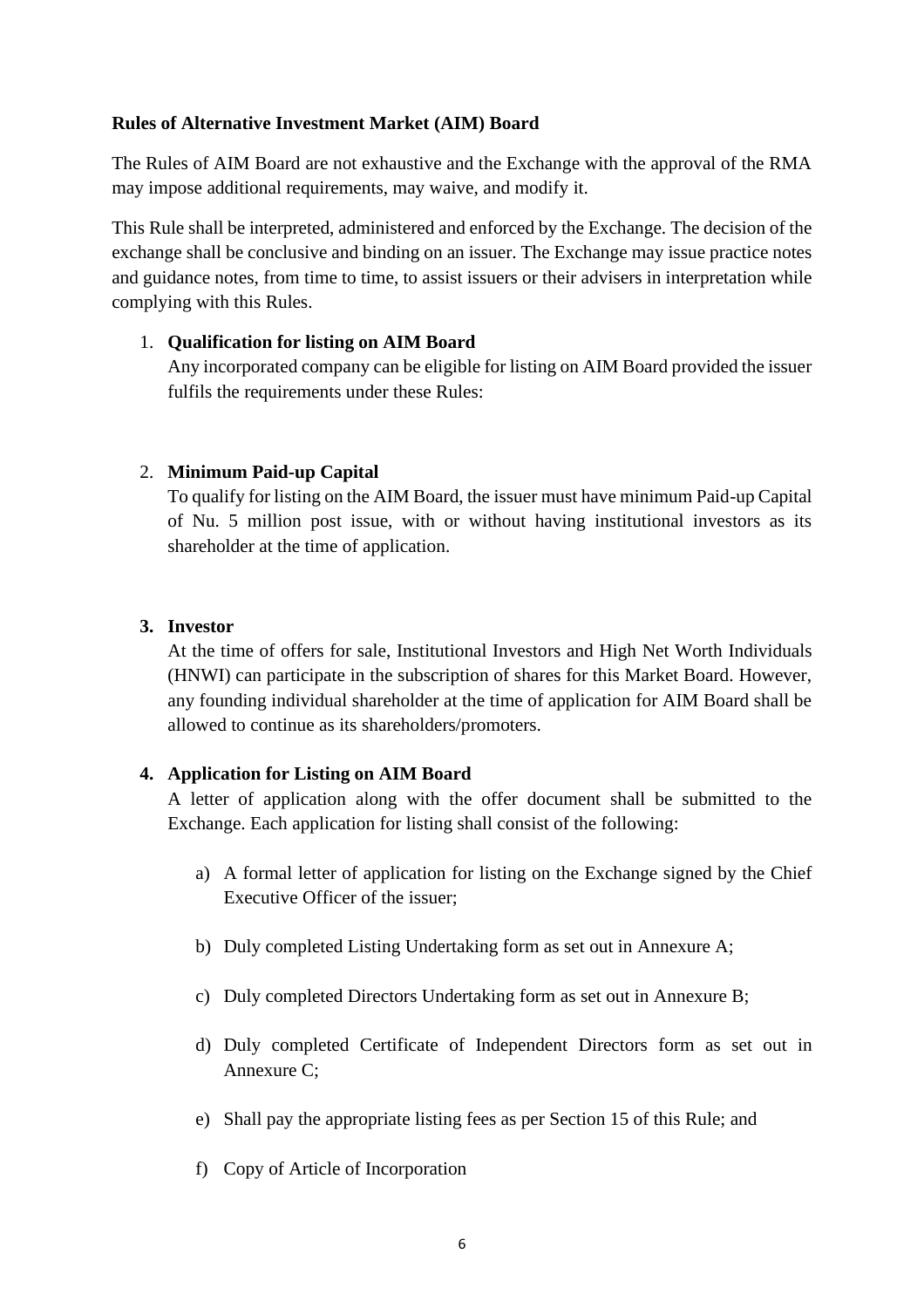## **5. The Contents of the Offer Documents**

The Offer Documents shall contain the following information:

- a) General Information:
	- i. Name and address of the registered office;
	- ii. Copy of the business license;
	- iii. Date of the opening of the issue;
	- iv. Date of the closing of the issue; and
	- v. Name and address of the auditor.
- b) Capital Structure of the Company:
	- i. Authorized Capital,
	- ii. Issued, subscribed and paid up capital
- c) Terms of the Present issue:
	- i. Terms of payment;
	- ii. Rights of the shareholders;
	- iii. How to apply availability of forms and mode of payment; and
	- iv. Any special tax benefits for the company and its shareholders.
- d) Particulars of the issue:
	- i. Objective;
	- ii. Use of fund;
	- iii. Project Cost;
	- iv. Means of financing (including contribution of promoters); and
	- v. Availability of raw materials and steadiness of power supply.
- e) Company, Management and Project:
	- i. History and present business of the company;
	- ii. Subsidiary(ies) of the company, if any;
	- iii. Promoters and their back ground;
	- iv. Name, Addresses and occupation of Chief Executive Officer, Directors and giving the information of their directorship in others companies;
	- v. Location of the project;
	- vi. Future prospects expected capacity utilisation during the first three years from the date of commencement of the productions and the expected year when the company would be able to earn the cash profits and net profits.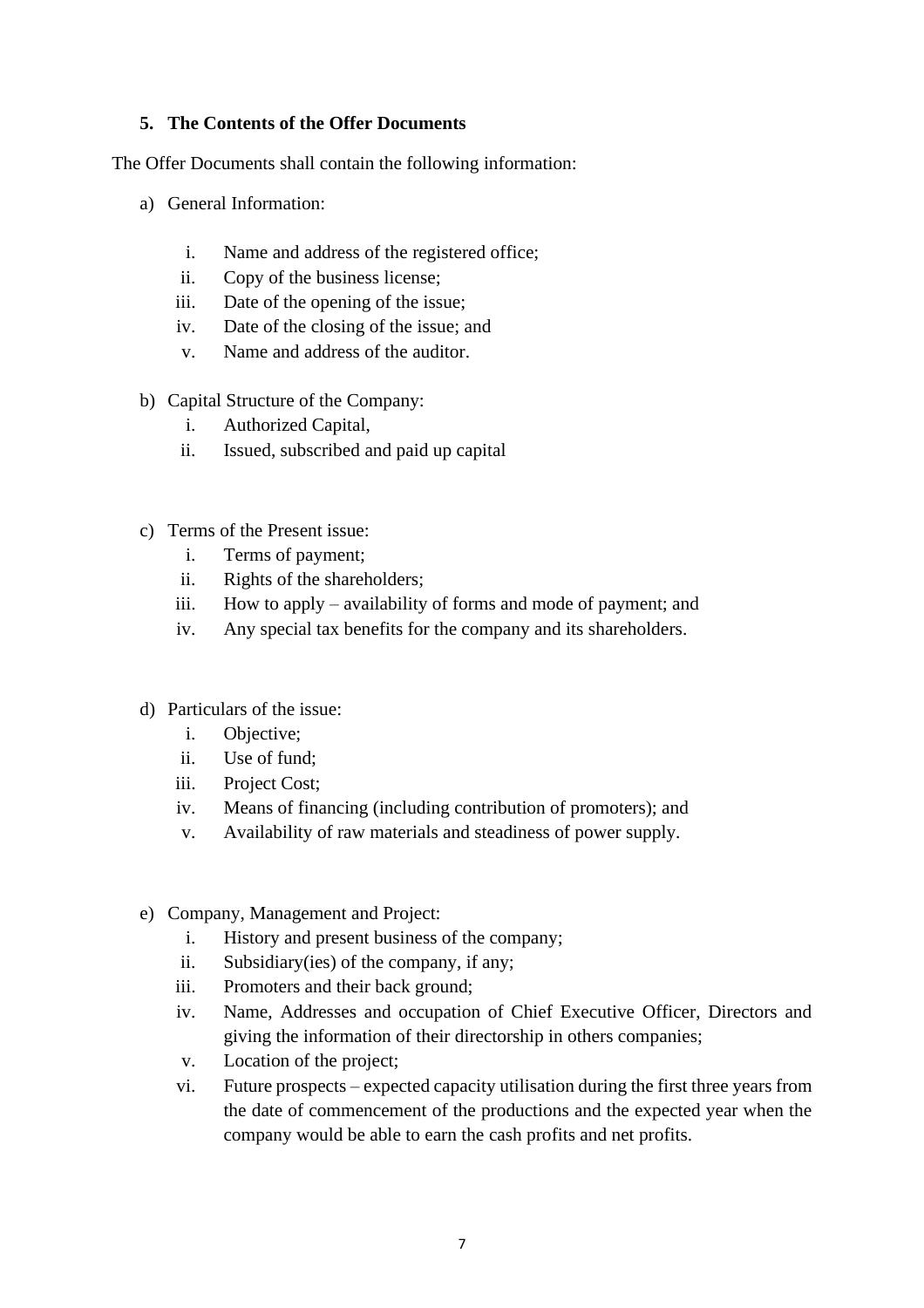- f) Litigation:
	- i. Particulars of any litigations or claims of material importance pending or threatened against the applicant and its subsidiaries, or an appropriate negative statement.
- g) Description of Properties
	- i. All assets real and tangible along with their ages and life span
- h) Risk Factors
- i) Financial Information
	- i. The issuer shall prepare the abridged audited accounts for the past two years, if any, in case of an existing company; and
	- ii. Shall prepare the future projection for 5 years in case of a new company and shall contain the following information
		- a) Balance Sheet;
		- b) Income Statement;
		- c) Cash flow Statement;
		- d) Other Comprehensive statement; and
		- e) Statement of Change in Equity

#### **6. Additional Supporting Documents**

The Exchange may ask the issuer for additional supporting documents as and when required.

#### **7. Review of Application and Offer Documents**

The Listing Committee of the Exchange shall review the application and the offer documents within 10 working days after receiving the documents.

#### **8. Acceptance/Rejection of the Listing Application**

The Exchange reserves the right to accept or reject the application for listing on the AIM Board.

#### **9. Corporate Disclosure Requirements**

Upon listing on the AIM Board of the RSEB, the issuer shall be required to provide to its shareholders and investors the following material information.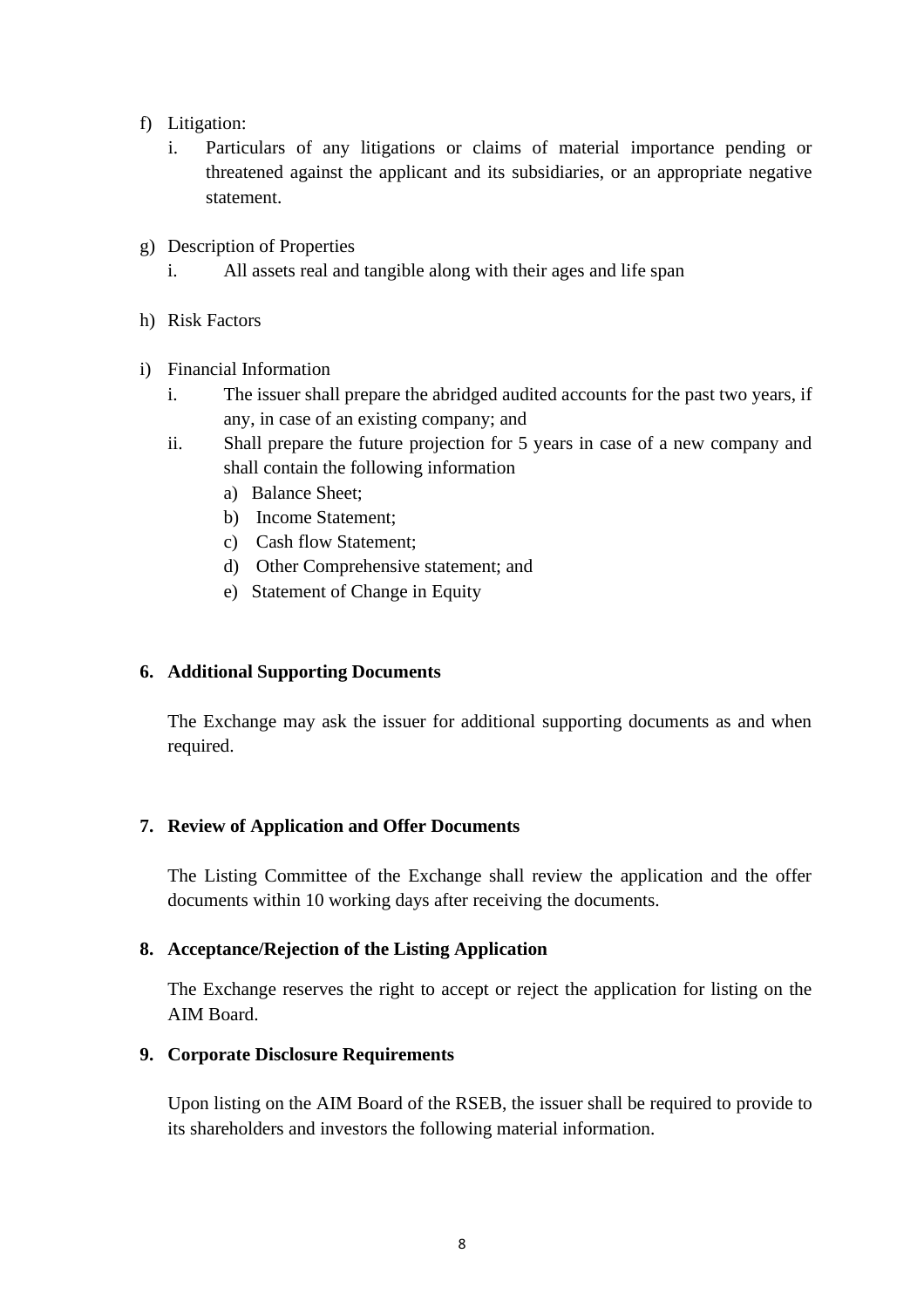#### **a) Audited Annual Account**

The issuer shall send a copy of its Audited Annual Accounts to its shareholders via email and a copy to the Exchange which shall be uploaded on the RSEB's website.

#### **b) Interim Report**

All issuer shall provide a half yearly interim reports to the Exchange which shall be uploaded on the RSEB's website. Further the interim reports shall contain the following information:

- i. operating revenue;
- ii. profit (or loss) before taxation;
- iii. any proposed/declared rates of interim dividend;
- iv. transfers to and from reserves;
- v. earnings per share calculated on the basis of profits before net of taxation; and
- vi. Comparative figures of the matters specified for the corresponding previous period.

#### **c) Notice of AGM**

The issuer shall send the notice of every Annual General Meeting to its shareholder via email and a copy to the Exchange which shall be uploaded on the RSEB's website.

- d) The issuer, its associated persons and entities shall be in good standing and shall not:
	- a. Be in any defaulters list;
	- b. Have a pending petition on winding-up or bankruptcy; and
	- c. Have a regulatory action against the company, its promoters or its directors within the last 3 years.
- e) The company form an audit committee in case the paid-up capital is more than Nu 100 million.
- f) The issuer shall have active website to disseminate information including:
	- a. Business active of the issuer;
	- b. Details of board of directors;
	- c. Past financial performance;
	- d. Details of management;
	- e. Capital structure;
	- f. Shareholding details;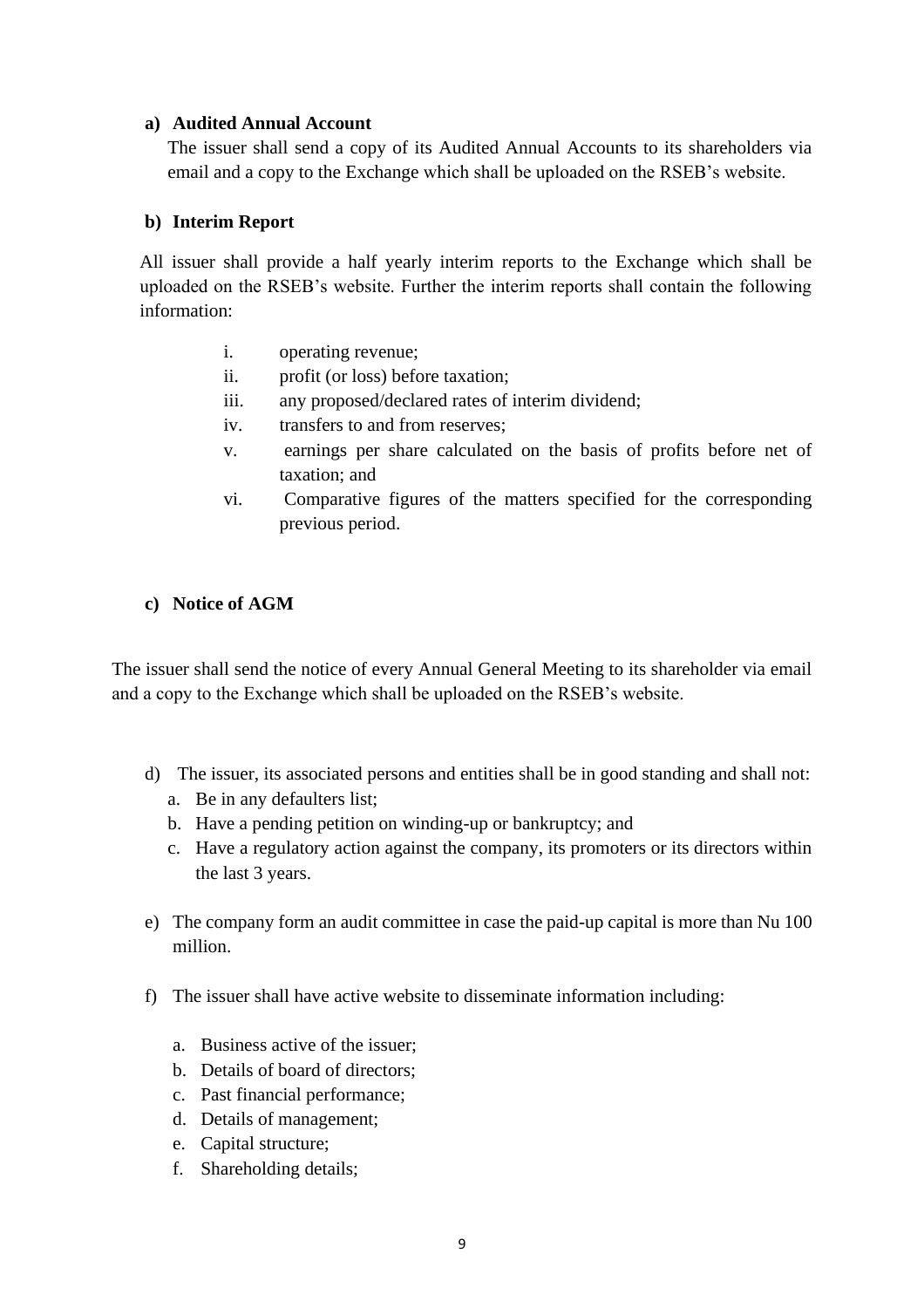- g. Name of groups and associated companies; and
- h. Half-yearly progress on the statues of commitment mentioned in the listing application.

# **10. Notification to the Exchange**

# **a) Changes**

The issuer shall inform the Exchange immediately of any decision made in regard to:

- i. any change in the issuer's Articles;
- ii. any changes in its Board of Directors, its company's secretary, auditors or registered address; and
- iii. any change in the rights attaching to any class of listed securities and any change in the rights attaching to any shares into which any listed debt securities are convertible or exchangeable.

# **b) Winding-up and Liquidation**

All issuer shall inform the Exchange on the happening of any of the following events as soon as the same shall come to their attention:

- i. the presentation of any winding-up petition or equivalent application in the country of incorporation or other establishment or the making of any winding-up order or the appointment of a provisional liquidator in respect of the issuer or its subsidiaries;
- ii. the passing of any resolution by the issuer or its subsidiaries by way of shareholders' or creditors' voluntary winding-up; and
- iii. the making of any judgement, declaration or order by any court.

# **11. Approval of Documents**

In addition to the specific requirements set out in this Rule, the issuer shall submit to the Exchange, for approval:

- i. copies of drafts, before they are issued, of any announcements or advertisements relating to the issue of new or further securities (other than pursuant to a capitalisation issue) or any announcements or advertisements the subject matter of which may involve a change in or relate to or affect arrangements regarding trading in its listed securities (including a suspension of dealings);
- ii. copies of drafts, before they are issued, of any documents issued in connection with takeovers, mergers or offers; and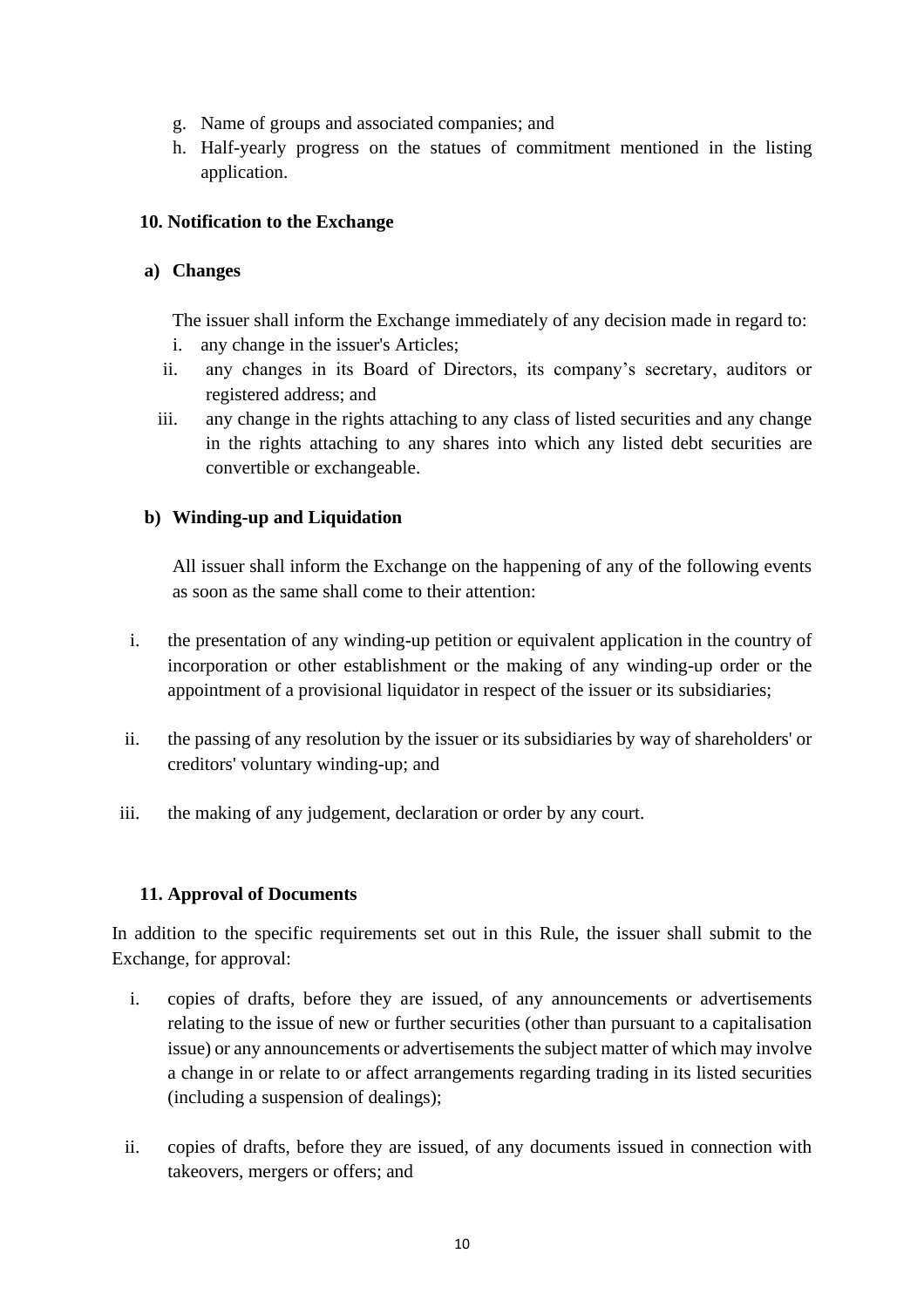iii. copies of drafts, before they are issued, of any proposed amendments to its articles.

## **12. Disclosure of information**

#### **i. Before Board meetings**

All issuer shall, on a confidential basis, inform the Exchange of the details of the declaration, recommendation or payment of a dividend is expected to be decided or at which any announcement of the profits or losses for any year, half-year or other period is to be approved for publication or any other major event (such as issue of new shares, rights issue and bonus) that is likely to have an influence on the price of the securities or would affect an investors decision to purchase or sell the securities is to be decided upon, at least three clear business days in advance of the date fixed for such board meeting.

#### **ii. After Board Meetings**

All issuer shall inform the Exchange immediately (within 48 hours) after approval by or on behalf of the Board of:

- a) any decision to declare, recommend or pay any dividend or to make any other distribution on its listed securities and the rate and amount thereof;
- b) any decision not to declare, recommend or pay any dividend which would otherwise have been expected to have been declared, recommended or paid in due course;
- c) any preliminary announcement of profits or losses for any year half year or other period;
- d) any proposed change in the capital structure, including any redemption of its listed securities; and
- e) any decision to change the general character or nature of the business of the issuer and its subsidiaries if any.

## **iii. Equality of Treatment**

The issuer shall ensure equality of treatment for all holders of securities of the same class who are in the same position.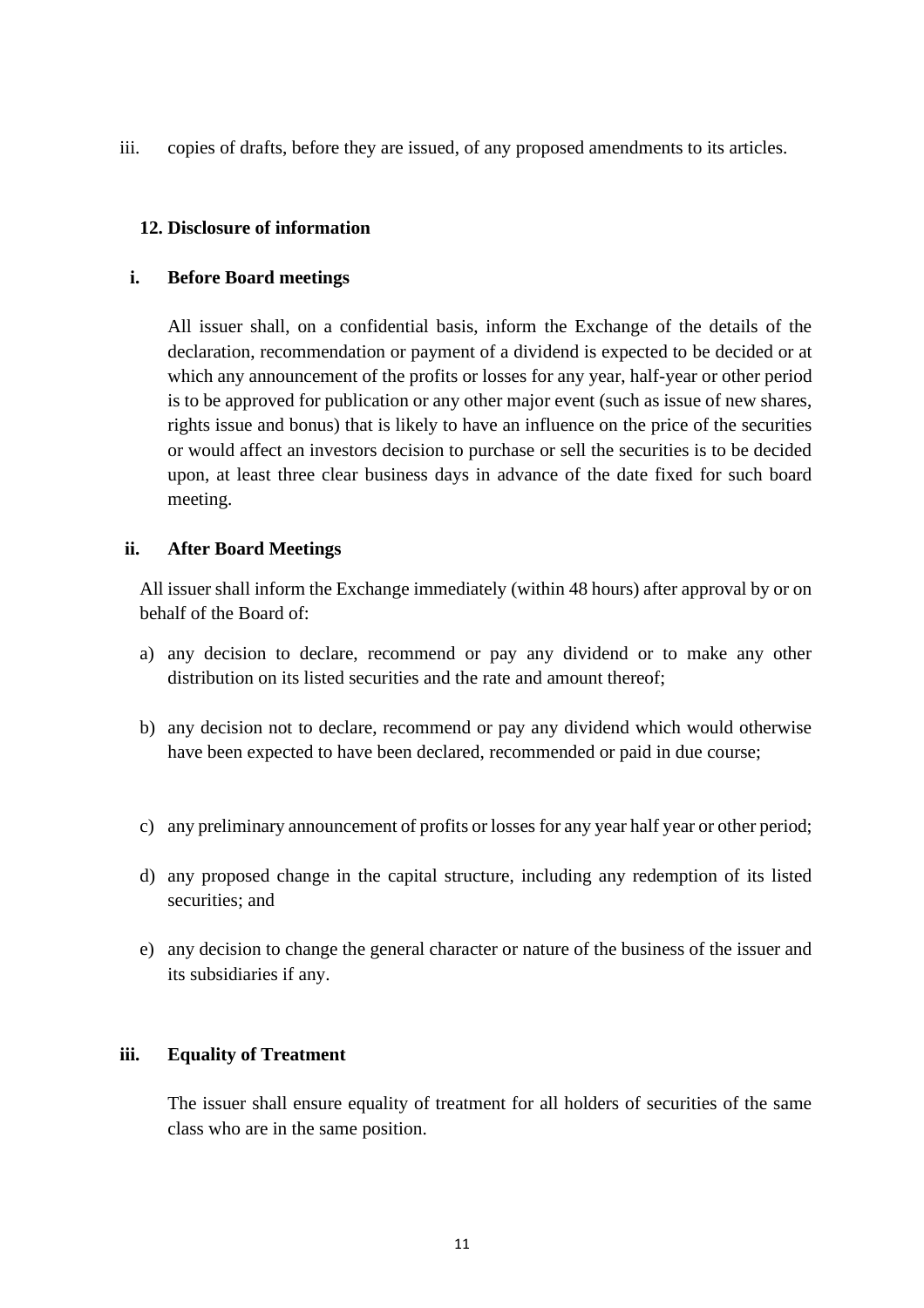#### **iv. Sufficient Operations**

The issuer shall carry out, directly or indirectly, a sufficient level of operations or have tangible assets of sufficient value and/or intangible assets for which a sufficient potential value can be demonstrated to the Exchange to warrant the continued listing of the issuer's securities.

## **v. Response to Enquiries**

The issuer shall respond promptly to any enquiries made by the Exchange concerning unusual movements in the price or trading volume of its listed securities or any other matters by giving such relevant information as is available to the issuer or, if appropriate, by issuing a statement to the effect, that the issuer is not aware of any matter or development that is or may be relevant to the unusual price movement or trading volume of its listed securities and shall respond promptly to any enquiries made of the issuer by the Exchange.

#### **vi. Minimum Disclosure Requirements (Accounting and Auditing Standards)**

All issuer shall follow the Bhutanese Accounting Standards.

- vii. The company may be required to avail the services of the underwriter if an agency for writing is duly licensed by competent authority.
- viii. The company may be required to obtain a credit rating from licensed credit rating agency for itself or for its debt securities if:
	- a. The appropriate agency on credit rating agency is established by law or delegated legislation; and
	- b. It is mandated by the competent authority.
	- ix. If deemed necessary, the issuer shall appoint an advisor to the issue through a written agreement till the date of its listing on the Alternative Investment Market Board. The advisor to the issue shall:
		- a. Draft the Listing Application in consultation with the issuer;
		- b. Conduct road shows and pitch the issue to eligible investor; and
		- c. Submit the listing application to the exchange on behalf of the issuer.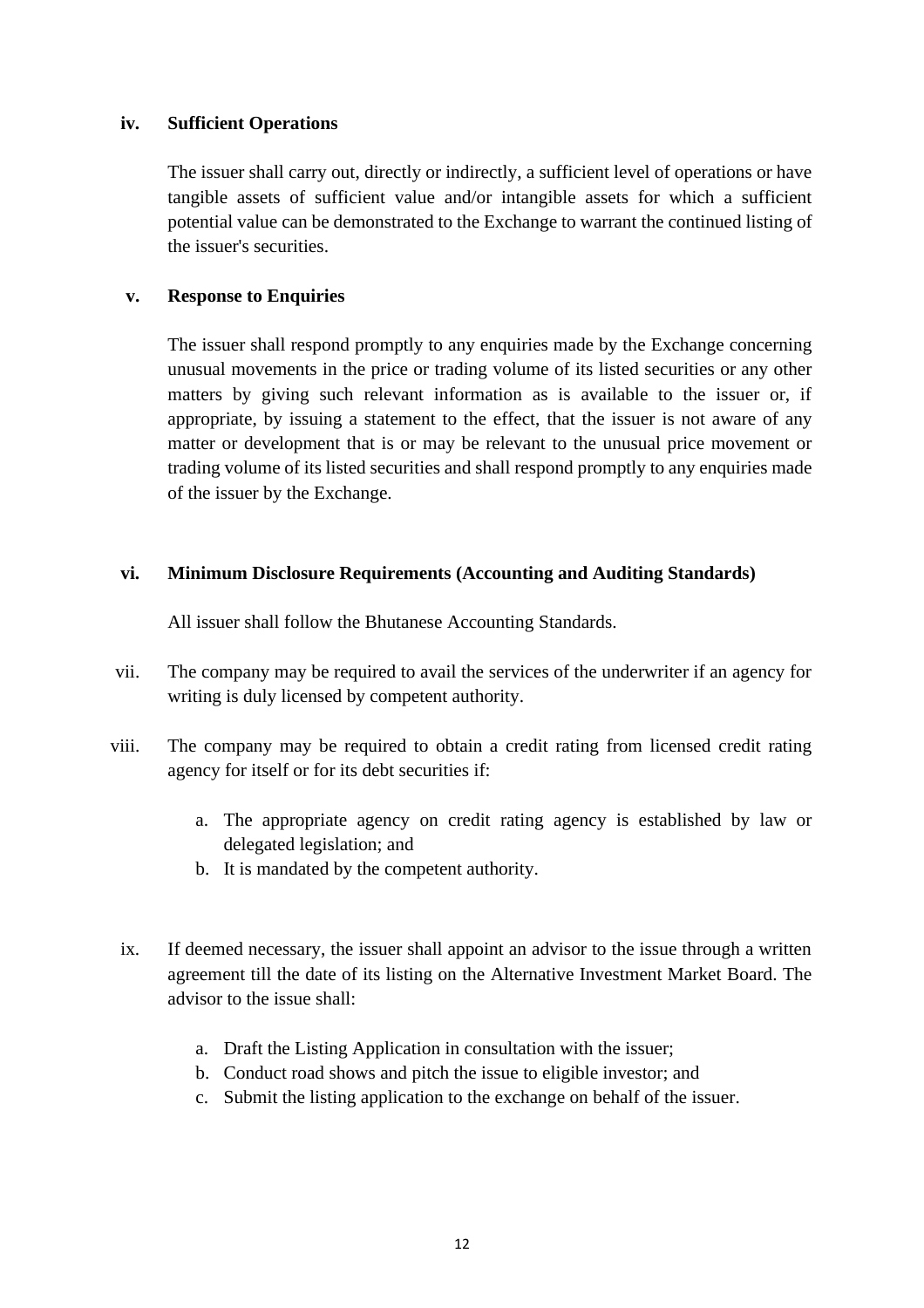## **13. Corporate Governance Standards**

All issuer shall ensure compliance of the following code of Corporate Governance.

## **I. Appointment of Board of Directors**

- a. The nominees for Directorship other than the Director representing the minority shareholders shall be recommended by the Board of the issuer and their appointment on the Board shall be endorsed by the shareholders during the Annual General Meeting.
- b. The subscriber of the Articles of Incorporation who are individuals shall be deemed to be the Directors of the issuer until such Directors are duly appointed in the General Body Meeting.
- c. All Directors are required to submit themselves for re-election or reappointment in accordance to Section 138 of the Companies Act 2016.
- d. While re-appointing the members, the issuer shall give the attendance record of the concerned Directors. If the Director has been absent with or without leave for 50% or more during the meetings, the Director is not eligible for re-election or re-appointment.

# **II. Qualification and Eligibility to Act as a Director**

- a. No Director of the issuer should hold Directorship in more than five companies as per section 141 of the Companies Act 2016.
- b. No person shall be elected or nominated as a Director of the issuer if:
	- I. He/she is ,or has been convicted by a court of a criminal offence whether or not involving moral turpitude;
	- II. He/she is of unsound mind declared by a court;
	- III. He/she has not paid any call in respect of shares of the issuer held by him/her; and
	- IV. He/she is insolvent and adjudicated bankrupt by court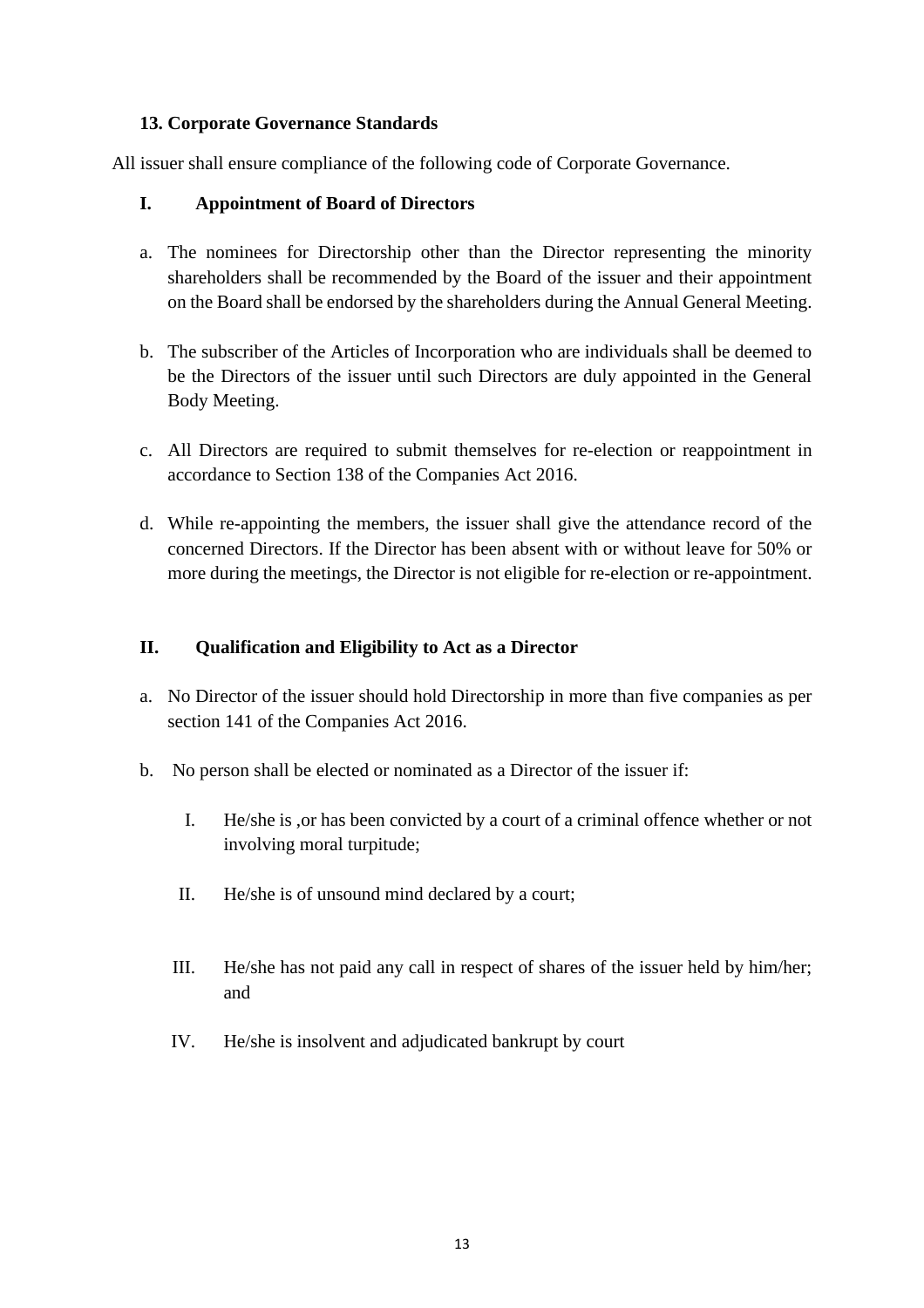# **III. Composition of the Board of Directors**

Subject to compliance of the provisions under the Companies Act 2016 the following shall apply for the issuer:

- a. Every issuer shall have minimum of three Directors and the Board shall be comprised of a majority of non-executive Directors.
- b. A minimum of 1/3rd of the total non-executive Directors (subject to a minimum of 1) shall comprise of Independent Directors.
- c. To ensure an appropriate balance of power and increased accountability, the roles of CEO and Chairperson shall not be combined.
- d. A maximum of two Executive Directors shall be permissible on the Board.
- e. If an Independent Director resigns or is removed from the office, the issuer shall notify the Exchange of the reasons.

## **IV. Board Meeting Time Gap**

The Board shall meet at least 2 times in a year with a maximum time gap of 6 months. The minimum information required to be placed before the Board shall be as stated in the Annexure D.

## **V. Independent Director**

- a) An Independent Director means a person who:
	- I. is not an employee of the issuer or any of its subsidiaries;
	- II. has not been employed by the issuer the period of two years prior to the appointment as the Director of the issuer;
	- III. receives no remunerations other than the Director's fees and compensation as approved by the shareholders;
	- IV. provides no services to the issuer or to the Chief Executive Officer or senior management of the issuer as an adviser, consultant or otherwise;
	- V. is not employed by an entity which provides services to the issuer;
	- VI. is not affiliated with a supplier, service provider or significant client of the issuer;
	- VII. is not an immediate family member of any promoter or management of the issuer; and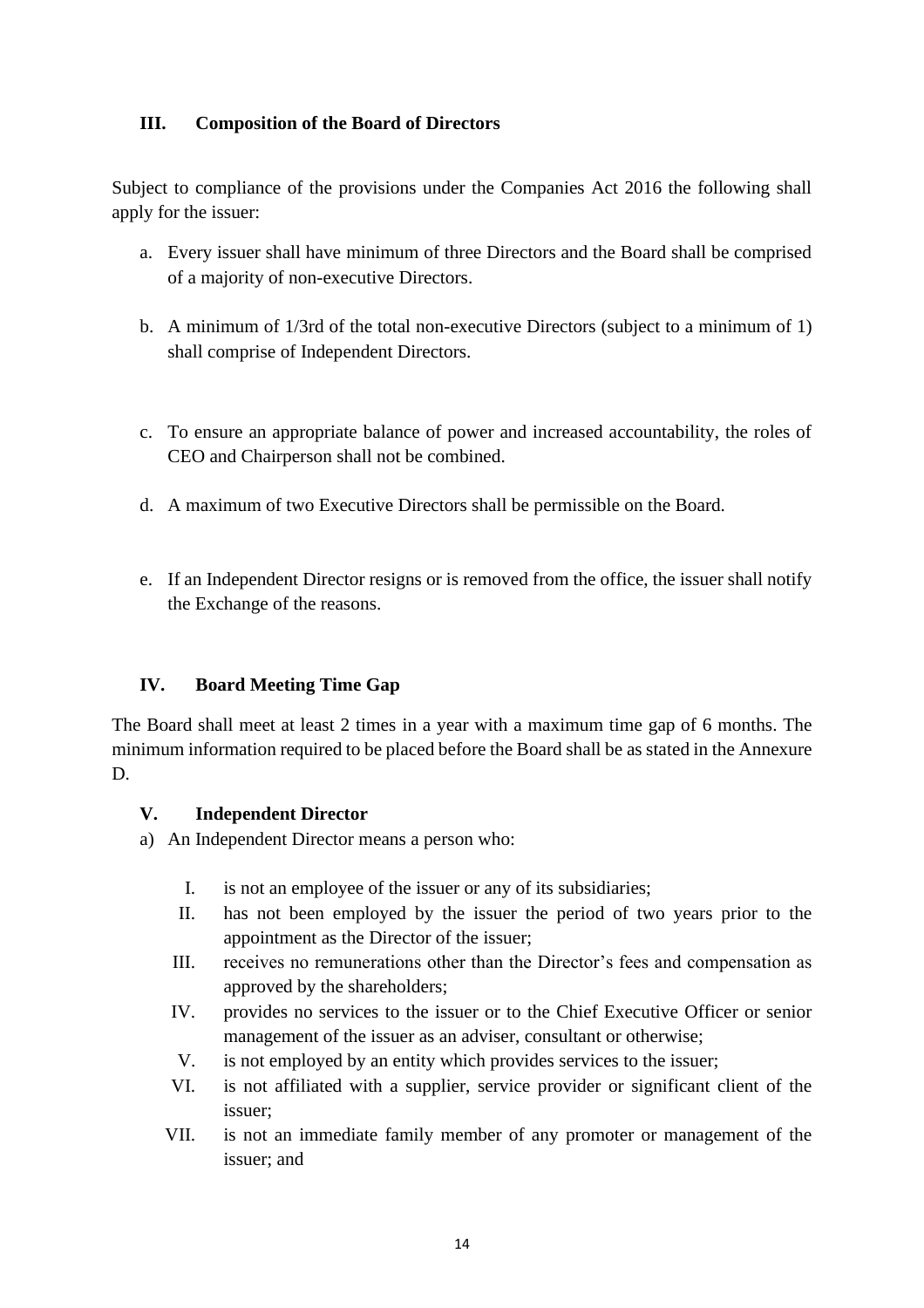- VIII. is not a substantial shareholder of the issuer, i.e. owning one percent or more of the paid-up shares.
- b) Independent Directors shall be nominated by the Board and their appointment shall be endorsed by the shareholders.
- c) The issuer shall put in place a policy for specifying criteria of Independent Directors such as experience and expertise, foresights, managerial quality and ability to read and understand financial statements. Such policy should be accepted by the Board and endorsed by the shareholders.
- d) The issuer must submit a copy of certificate as outlined in Annexure C duly signed by the Independent Directors to the Exchange at the time of their appointment.
- e) The tenure for any Independent Directors must not exceed for a period more than 5 years and the maximum number of the issuer in which an individual Director may serve as an Independent Director should be restricted to 5 provided the individual doesn't hold Directorship in other unlisted companies.

## **VI. Interactions with the Management**

To enable the Independent Directors to perform their duties effectively, the issuer should give the option and opportunity to interact with the management periodically including access to additional information for the purpose to carry out study and analyze various aspects of the issuer.

## **VII. Roles of the Board of Directors**

The Board of Directors' key role is to ensure the issuer's prosperity by collectively directing the issuer's affairs, at the same time meeting the appropriate interests of its shareholders and stakeholders. In addition to business and financial issues, Boards of Directors must also deal with challenges and issues relating to Corporate Governance, corporate social responsibility and corporate ethics. The roles of the Board are given below:

## **a) Establish Vision, Mission and Values**

The Board should determine the issuer's vision and mission to steer and set the pace for its current operation and future development. The Board is also responsible to implement and promote corporate values which are found desirable to the issuer.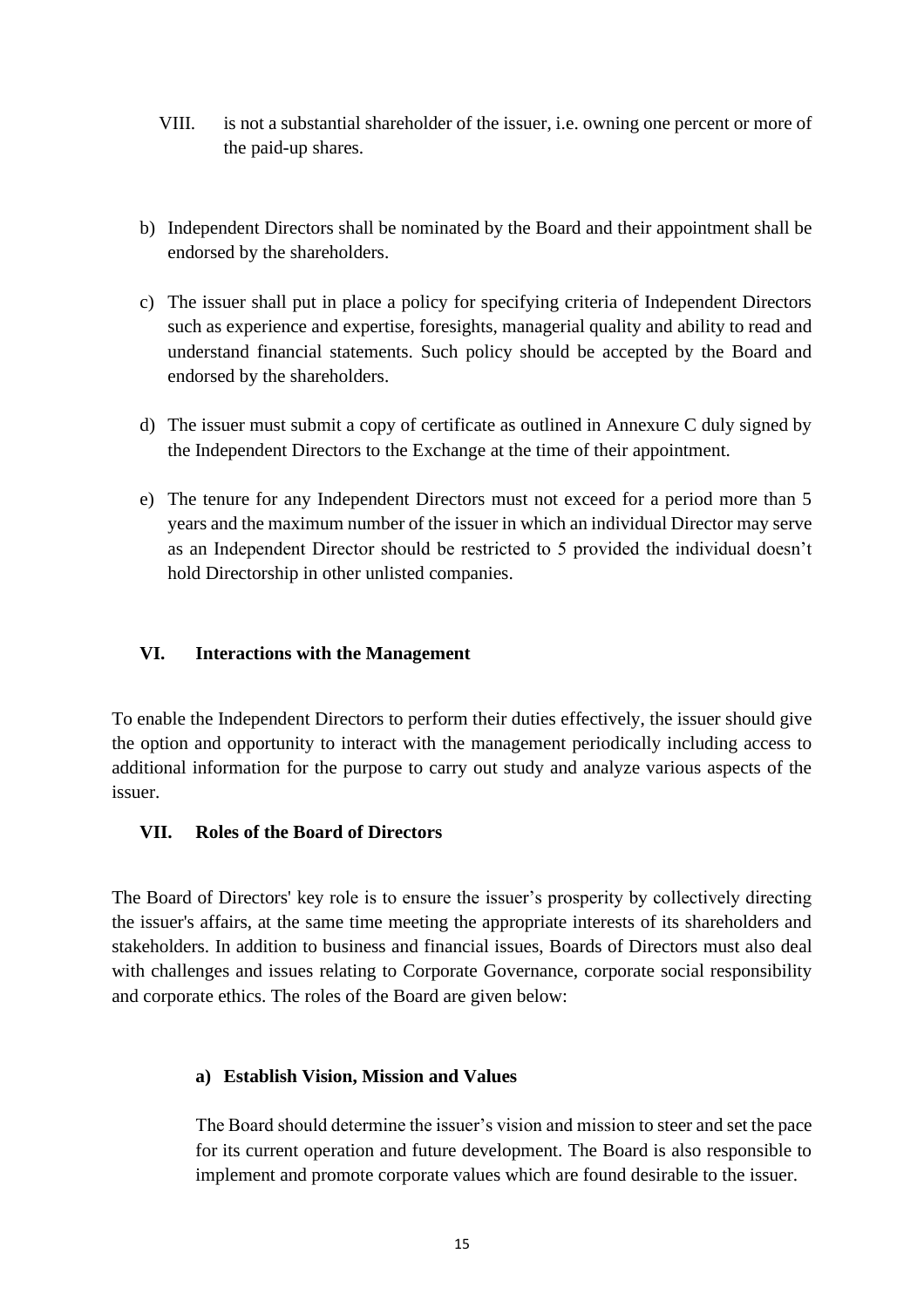#### **b) Stewardship of the Company**

The Board of Directors of the issuer should explicitly assume the role of stewardship and should assume the responsibility for overseeing operation of the business and supervising management. Further, the Board shall establish a sound internal control which is effectively implemented at all levels within the issuer.

#### **c) Set Strategy and Structure**

The Board is responsible for reviewing and approving the issuer's business and financial policy in order to meet the business objectives and to maximize shareholders' value. While doing so the Board must evaluate present and future opportunities, threats and risks in the external environment and current and future strengths, weaknesses and risks relating to the company. The Board is also responsible for determining business strategies and plans that support the corporate strategy and ensure that the issuer's organizational structure and capability are appropriate for implementing the chosen strategies.

#### **d) Appoint Chief Executive Officer and Senior Executive**

The Board is responsible for the appointing, training and monitoring of the CEO and other senior management of the issuer. The Board is also responsible for overseeing management succession planning related to the replacement of the current senior management team and ensure that processes are in place to recruit senior managers with highest standard of integrity and competence.

#### **e) Delegation of Power to the Management**

The Board should delegate certain authority to the management as specified in the charter or internal regulations to manage day to day affairs of the issuer. The Board should approve the internal regulations of the issuer regarding routine activities specifying the responsibilities and the authorities of the executive management.

#### **f) Communication with the shareholders and relevant stakeholders**

The Board must ensure that the communication policies of the issuer both to and from shareholders and relevant stakeholders are effective. The Board should approve all the major communications, including annual reports and financial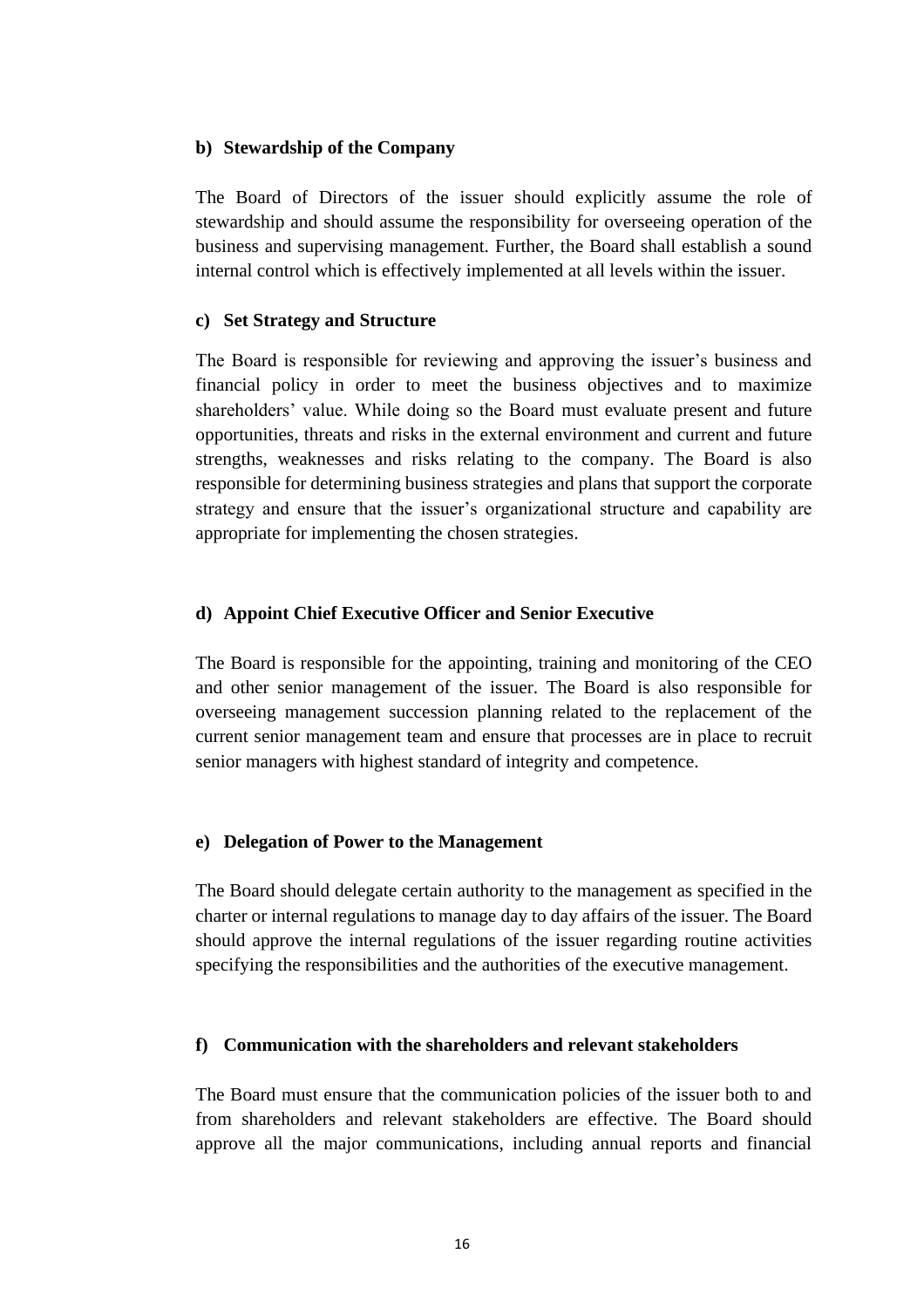documents .The Board must also ensure that the issuer complies with timely and continuous disclosure requirement as prescribed by the acts and by laws.

The Board must make constructive use of the Annual General Meeting to communicate with the shareholders.

#### **VIII. Code of Business Conduct and Ethics**

Every issuer must adopt the code of business conduct and ethics for members of the Board of Directors and employees. The code shall provide guidance to Directors and employees to help them recognize and deal with ethical issues provide mechanisms to report possible unethical conduct and foster a culture of honesty and accountability. All Directors and employees must comply not only with the terms, but also the intent, of the Code. Among other requirements the code must contain the following provisions:

#### **A) Conflict of Interest**

Conflict of interest arises when the Director's or employees' personal interest interferes or appears to interfere over the interest of the issuer in general. A conflict situation can arise when a Director or an employee takes actions or has interests that may make it difficult to discharge his/her responsibilities effectively. Conflicts of interest may also arise when a Director or an employee or a member of his or her immediate family, receives improper personal benefits as a result of his or her position as a Director or an employee of the issuer.

Every Director/ employee must avoid any conflicts of interest arising between him/her and the issuer. Any situation that involves, or may reasonably be expected to involve, a conflict of interest with the issuer, should be disclosed promptly to the Board or the management.

Board members shall recuse themselves if it involves, or may reasonably be expected to involve a conflict of interest and shall not participate in the consideration of any matter or attempt to affect the outcome of any issue before the Board.

Directors may not accept compensation (in any form) for services performed for the issuer from any source other than the issuer.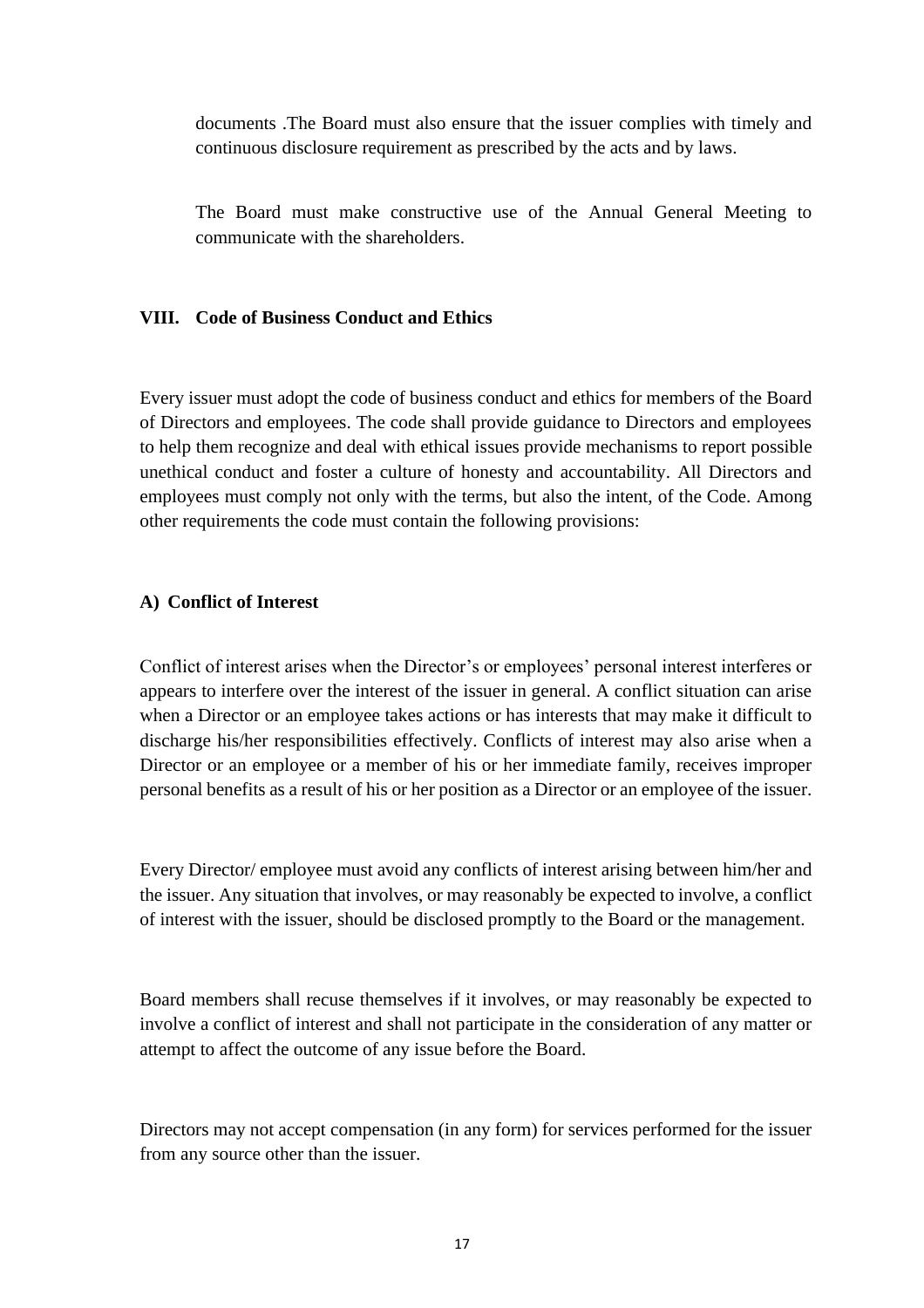#### **B) Corporate Opportunities**

Directors/employees are prohibited from: (a) taking opportunities to gain personal benefits from the issuer's business; (b) using the issuer's property, information, or position for personal gain; or (c) competing with the issuer for business opportunities, provided, if the issuer decides not to pursue an opportunity that relates to the company's business, a Director/employee may do so.

#### **C) Confidentiality**

Directors/ employee should maintain the confidentiality of information entrusted to them by the issuer including any other confidential information about the issuer that comes to them, except when disclosure is authorized by the Board/Management or legally mandated. For this purpose "confidential information" includes all non-public or proprietary information relating to the issuer.

#### **D) Compliance with Laws, Rules and Regulations**

Directors shall comply, and oversee compliance by employees, officers and other Directors, with laws, rules and regulations applicable to the issuer, including insider trading laws as specified under Section 113 of the Companies Act 2016.

#### **E) Encouraging the Reporting of Any Possible Illegal or Unethical Behavior**

Directors should take extra steps to ensure that the issuer (a) promotes ethical behavior; (b) encourages employees to talk to supervisors, managers and other appropriate personnel when in doubt about the best course of action in a particular situation; (c) encourages employees to report violations of laws, rules, regulations or the issuer's Code of Ethics and Business Conduct to appropriate personnel; and (d) informs employees that the issuer will not allow retaliation for reports made in good faith.

#### IX. **Independence of the Board of Directors**

a. Every Board should have in place appropriate structure beyond these guidelines to ensure that the Board functions independently of the management. The Board should appoint its Chairperson who is not a member of the management with the responsibility to ensure that the Board discharges its task effectively.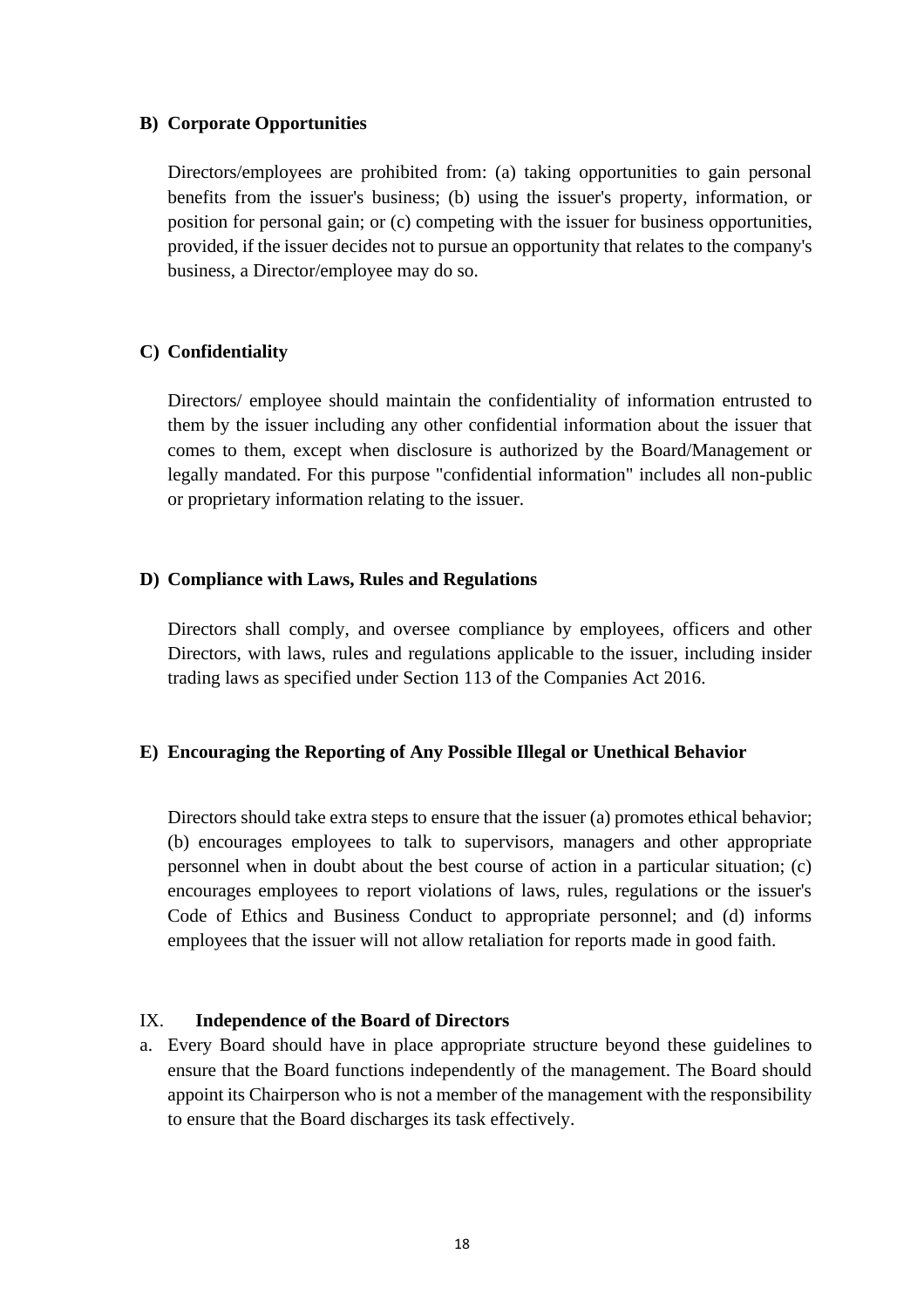- b. The non-executive Directors should play a material role in the decision making and should become active participants in the Board and should have defined responsibilities within the Board and other committees.
- c. An issuer shall be separated from its substantial shareholders in such aspects as personnel, assets and financial affairs and shall be independent in institution and business, shall practice independent business accounting and shall independently bear risks and obligations.
- d. The personnel of an issuer shall be independent from the substantial shareholders. The management, employees and secretary of the Board of Directors of the issuer shall not take posts other than as a Director in a substantial shareholder's entities. In the case where a member of a substantial shareholder's senior management concurrently holds the position of Director of the issuer, such member shall ensure adequate time and energy to perform the work for the issuer.
- e. The assets invested by a substantial shareholder in an issuer shall be independent, complete and with clear indication of ownership. Where substantial shareholders invest non-cash assets into an issuer, ownership registration procedures shall be completed and explicit boundaries for such assets shall be clarified. The issuer shall independently register such assets, independently set up account for such assets, and independently carry out business accounting and management for such assets. The substantial shareholders shall not misappropriate or control such assets or interfere with the issuer's management of such assets.

## **X. Related Party Transaction**

- a. A 'related party transaction' is a transfer of resources, services, or obligations between the parties, in which (a) the aggregate amount involved exceeds Nu.200, 000 (b) the issuer is a participant, and (c) the related party has or will have a direct or indirect material interest. For this purpose the definition of related party shall include the following:
	- I. Any person who is a Director of the issuer/ parent issuer/ subsidiaries/ fellow subsidiaries;
	- II. Any person who was Director in the last 12 months in the issuer/ parent issuer/ subsidiaries/ fellow subsidiaries;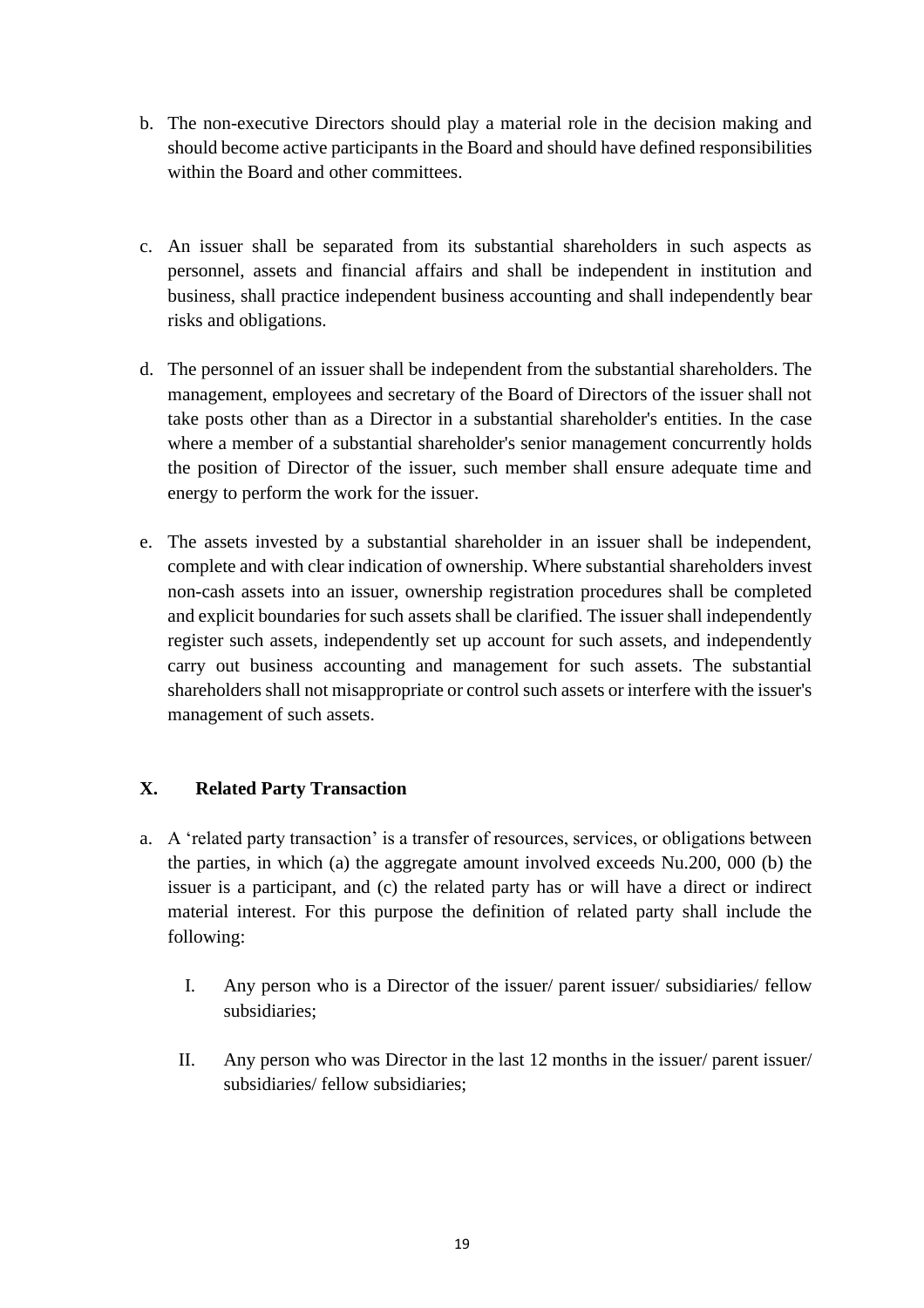- III. Chief Executive Officer or any employee having significant influence in the issuer or reports directly to the Board;
- IV. Any person who is a significant shareholder (holds or controls 10% or more of the paid up shares) of the issuer or any other issuer which is its subsidiary or parent issuer or is a fellow subsidiary of its parent undertaking;
- V. Any person who is an associate of any natural person as mentioned under i, ii, iii and iv above; and
- VI. Any person who is an associate of any juristic person as mentioned under i, ii and iii above.
- b. The related party shall not engage in any transactions with the issuer where the party holds direct or indirect interest except under following conditions:
	- I. Any transactions or contracts carried out between the related party and the issuer in the ordinary course of business shall be without any differential advantage accruing to the related party. Such transactions shall be notified in the Annual General Meeting on post-facto basis.
	- II. The issuer shall have a policy in place to address any related party transactions and such policy shall be approved by the Board.
	- III. Where the amount of any transaction or contract is below Nu. 200, 000, the issuer shall disclose to the Board the nature of such transaction, direct or indirect interest of the party and the name of the related party.
	- IV. Where the transaction or contract exceeds Nu. 200, 000, the issuer shall obtain approval from the Chairperson of the Board prior to the execution of the transaction. Such transactions shall be approved only if the Chairperson of the Board is satisfied that it doesn't involve any conflict of interest, it is carried out at arm's length and absence of such transaction may lead to nonattainment of the issuer's objective.
	- V. Where the transaction or contract exceeds Nu. 200, 000, the issuer shall obtain approval from the Chairperson of the Board prior to the execution of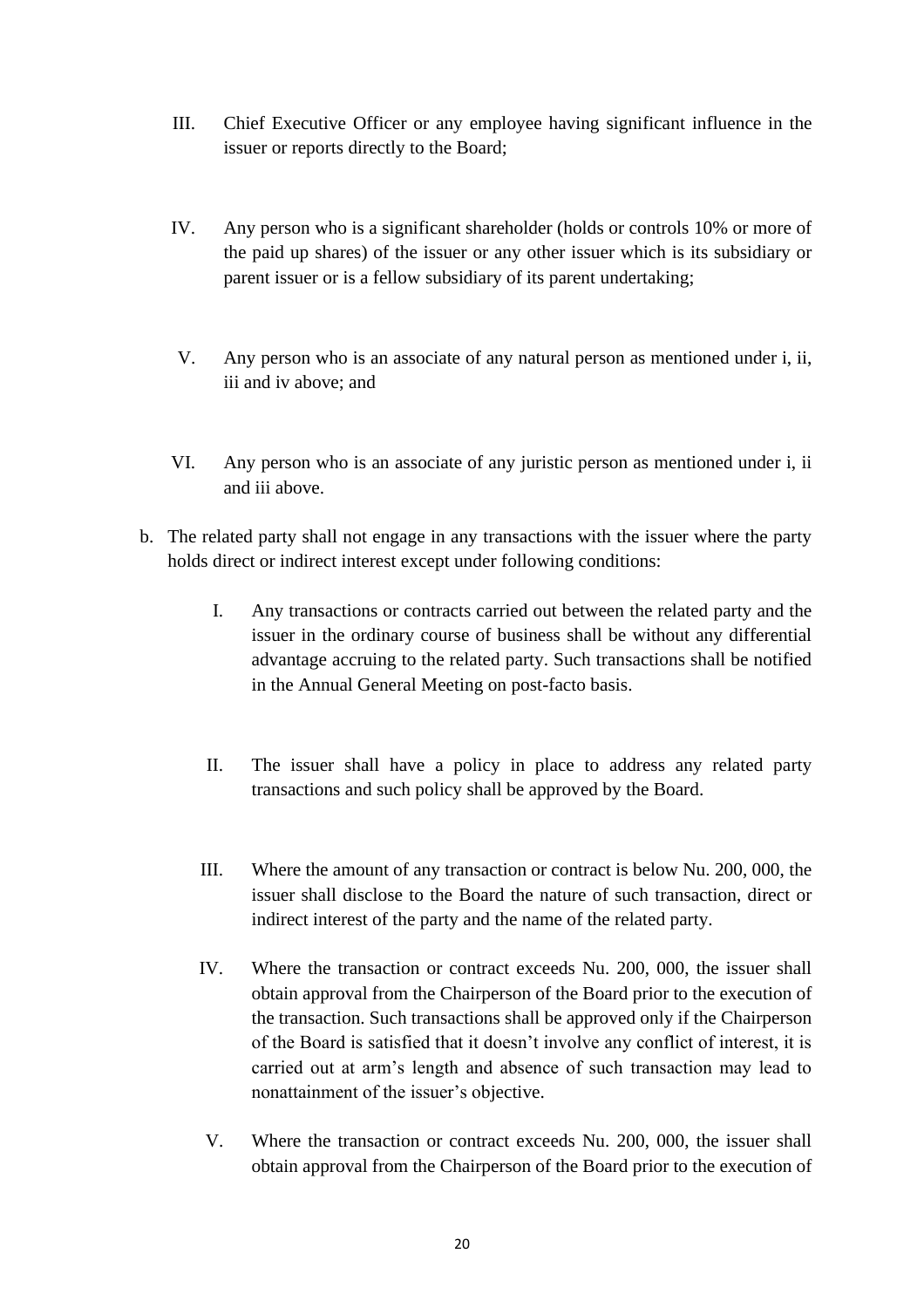the transaction. Such transactions shall be approved only if the Chairperson of the Board is satisfied that it doesn't involve any conflict of interest, it is carried out at arm's length and absence of such transaction may lead to nonattainment of the issuer's objective.

- VI. Any contracts or transactions in which the Director of an issuer is interested must conform to Section 161 of the Companies Act 2016.
- VII. A statement in a prescribed or structured format giving details about all related party transactions taken place in a particular year should be included in the Board of Director's report for disclosure to the stakeholders.
- VIII. The record of the related party transaction shall include the following particulars in respect of each transaction:
	- a. Name of related party;
	- b. Nature of relationship with the related party;
	- c. Nature of transaction;
	- d. Amount of transaction;
	- e. Terms and conditions of transactions, including the amount of consideration received or given;
	- f. Basis or method for determining such consideration;
	- g. Detailed assumption and estimates underlying the transfer price and details of computation and transfer price; and
	- h. A statement whether, in management's opinion, such consideration is an arm's length price along with appropriate explanation in case of exception to arm's length price.

## **XI. Shareholders' Rights and Privileges'**

- 1. As the owner of an issuer, the shareholders shall enjoy the legal rights stipulated by Companies Act 2016 administrative regulations and the issuer's articles of incorporation.
- 2. The corporate governance structure of an issuer shall ensure fair treatment toward all shareholders. All shareholders are to enjoy equal rights and to bear the corresponding duties based on the shares they hold.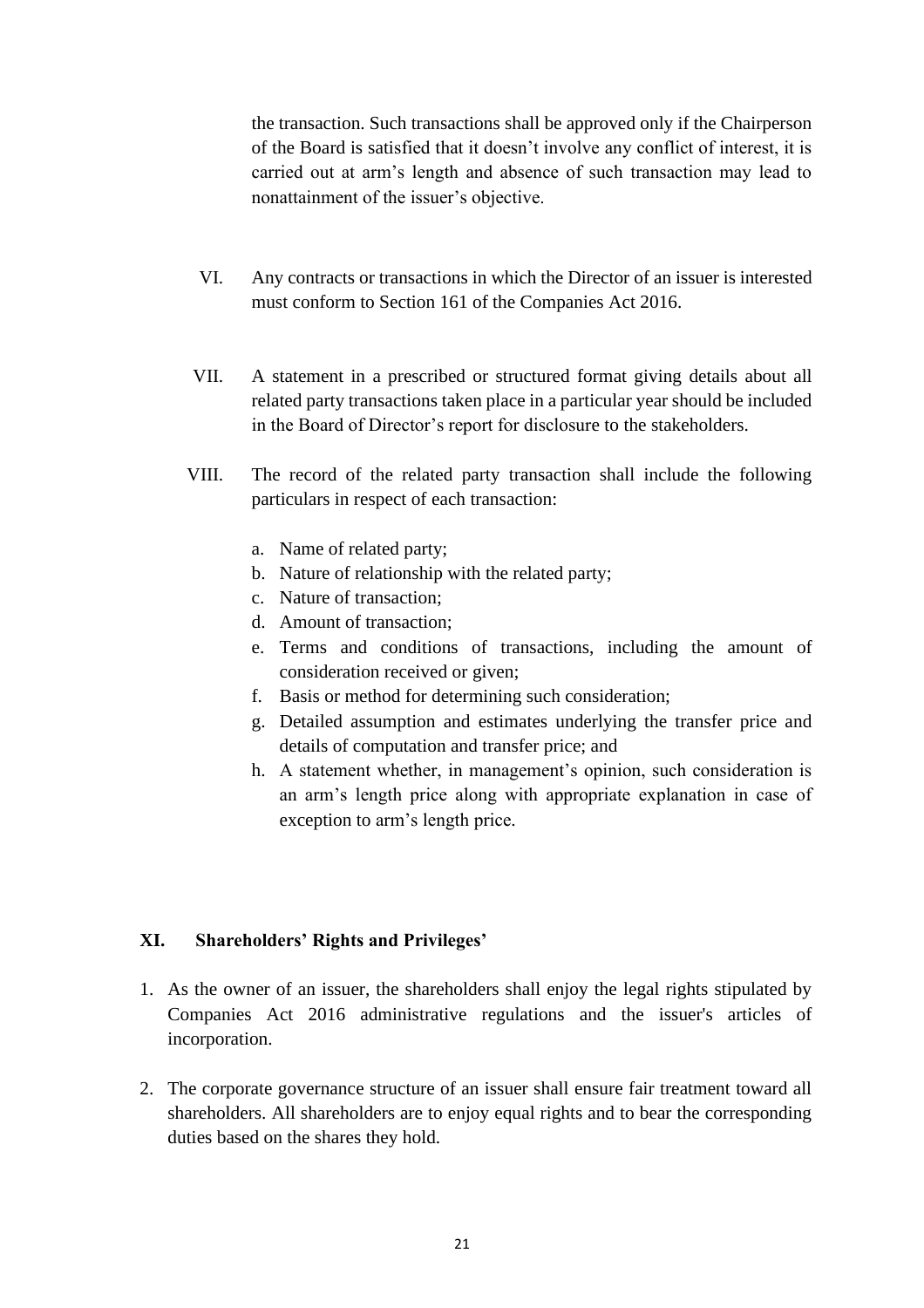- 3. The issuer must make every effort to educate its shareholders regarding their rights and responsibilities through engaging in regular, effective and fair communication with the shareholders at the General Body Meeting or through any other means.
- 4. The Directors should ensure that shareholders' statutory and general rights are protected at all times.
- 5. Shareholders shall be responsible for appointing Directors and approving the terms and conditions of their Directorships.
- 6. Voting rights and procedures must be clearly explained to shareholders so they may fully assert their rights in the General Body Meetings. The shareholders can either be present at the shareholders' meetings in person or they may appoint a proxy to vote on their behalf.
- 7. In establishing the voting procedures and rights, its articles of incorporation and the provision specified under Section 193 of the Companies Act 2016 must guide every issuer.

# **XII. Rules for Controlling & Substantial Shareholders**

- 1. The controlling and substantial shareholders owe a duty of good faith toward the issuer and other shareholders. The controlling shareholders of an issuer shall strictly comply with the laws and regulations while exercising their rights as investors, and shall be prevented from damaging the issuer's or other shareholders' legal rights and interests, through means such as assets restructuring, or from taking advantage of their privileged position to gain additional benefit.
- 2. The important decisions of an issuer shall be made through a shareholders' meeting or Board of Directors' meeting in accordance with the Companies Act 2016 or this rules. The controlling or substantial shareholder shall not directly or indirectly interfere with the issuer's decisions or business activities conducted in accordance with the laws; nor shall they impair the issuer's or other shareholders' rights and interests.
- 3. The controlling or substantial shareholders shall have the right to nominate their candidates for Directors in strict compliance with the terms and procedures provided for by the Companies Act 2016 or this rules. The nominated candidates shall possess certain relevant professional knowledge and the capability to make decisions or supervise.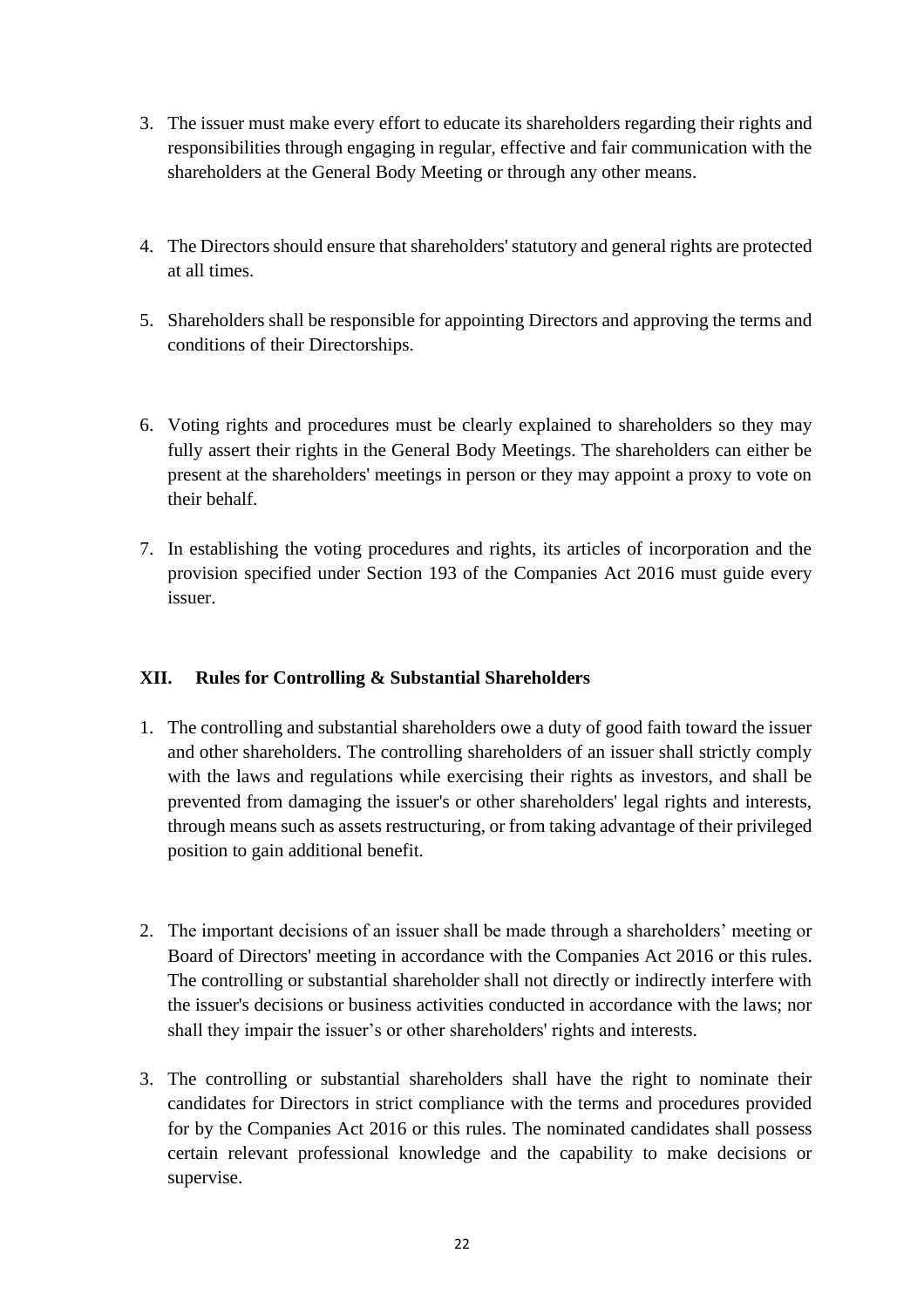4. The resolutions passed by the shareholders' meetings, electing personnel or the Board of Directors' resolutions appointing personnel shall not be subjected to approval of the controlling or substantial shareholders. The controlling or substantial shareholders are forbidden to appoint senior management personnel by circumventing the shareholders' meetings or the Board of Directors.

#### **14. Lock-in period for the Promoters**

The lock-in period for the promoters shall be 3 years in which the equity holding of the promoter cannot be transacted in the secondary market.

- a. A company listed with the Alternative Investment Market Board may be excluded from the Alternative Investment Market Board in case of:
	- I. Voluntarily delisting as per relevant rules and regulations;
	- II. Compulsory delisting by the exchange as per relevant rules and regulations; or
	- III. Migration from Alternative Investment Market Board to the Main Board.
- b. A company Listed with the Alternative Investment Market Board shall automatically qualify for listing on the main board if:
	- a. The Company fulfills the minimum paid-up capital requirement of the main board;
	- b. Increase its investor base to that required by the Main Board through either: i. An offer for the Sale of existing shares by the shareholder; or

ii. An initial public offering by fulfilling the requirements of initial public offering regulation.

- c. The company's net asset value is positive;
- d. After fulfilling the migration criteria is given in (a) and (b) above, the company will have maximum of 1 year to fulfill all other listing requirements of the main Board and will be required to migrate to the Main Board as soon as these requirements are met.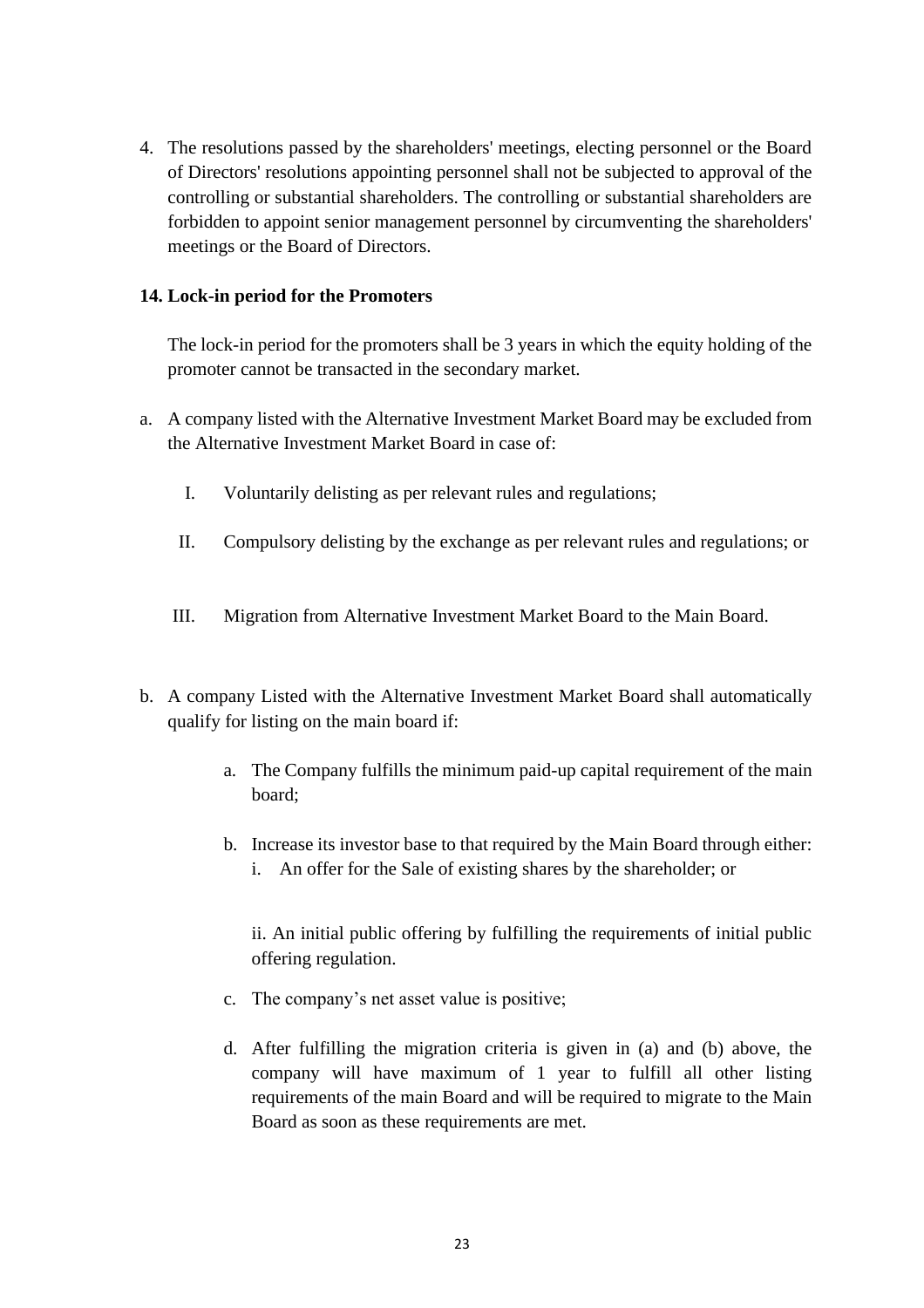#### **15. Fees**

The Board of the Exchange may revise the fees or any of the slabs or add new slabs.

## 1. **Initial Listing Fee**

(1) In the case of an issue of equity securities by a new applicant, an initial listing fee of Nu. 25,000/- shall be payable on the application for listing.

## 2. **Annual Listing Fee**

- (1) In addition to the initial listing fee, an annual listing fee of Nu. 10,000/- per annum shall be payable by the issuer to the Exchange; and
- (2) Annual listing fees shall be payable during the month of January every year.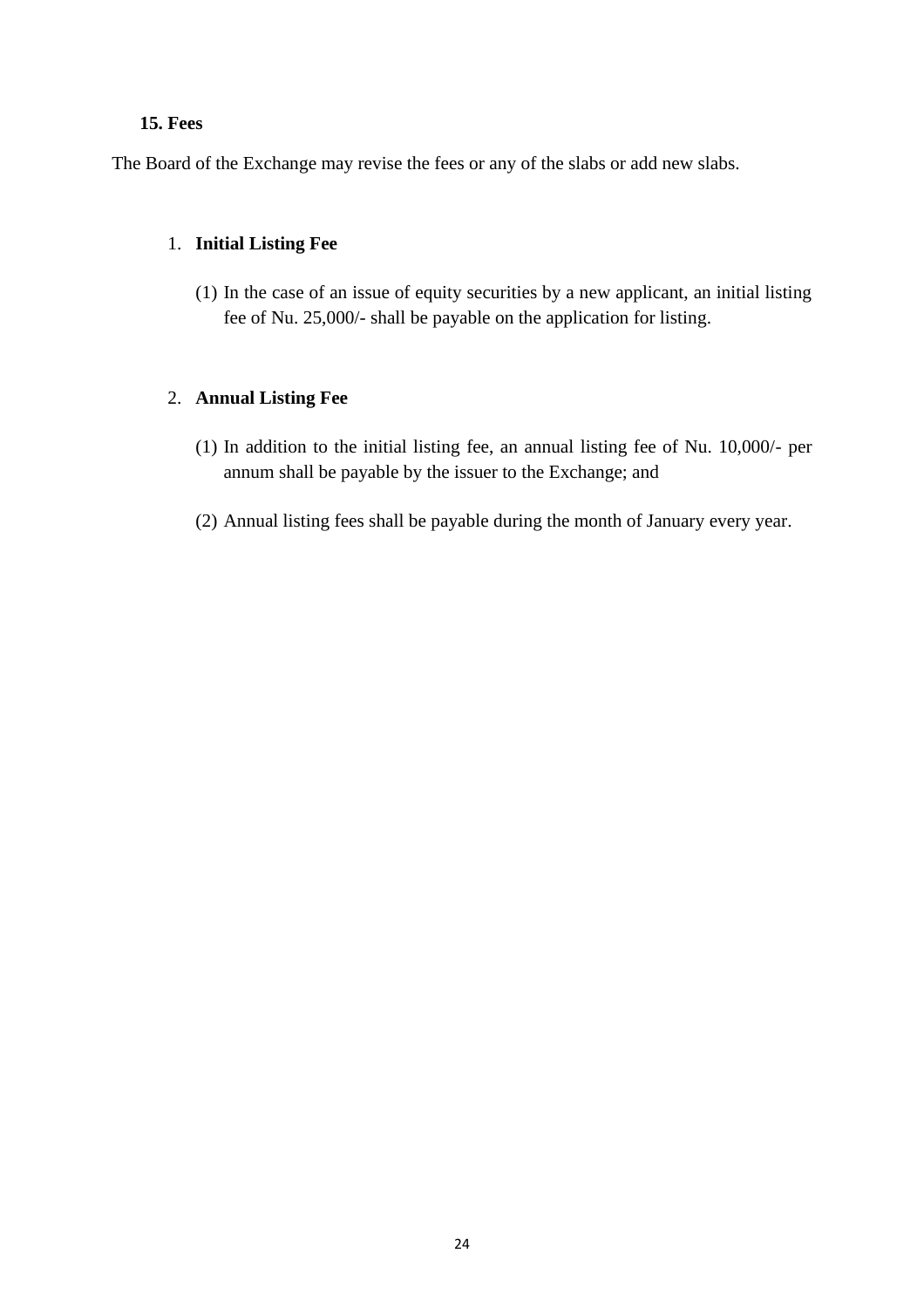ANNEXURE A

Listing Undertaking Form for Issuer

Form of Listing Undertaking required to be entered into by an issuer in support of its application for admission to the AIM Board:

"TO : The Royal Securities Exchange of Bhutan Ltd.

FROM : (. ........................................................................................................)

In consideration of the Royal Securities Exchange of Bhutan ("the Exchange") granting the Company's application for admission to the Official List of the Exchange ("the Official List"), and for permission to deal in the securities specified in the issuer's application, the issuer, HEREBY ACKNOWLEDGES that it shall remain on the Official List, and that trading in the issuer's listed securities shall continue being listed till the Exchange deems inadequate. The issuer HEREBY UNDERTAKES AND AGREES to comply with the rules of the AIM Board from time to time issued by the Exchange.

Signature: Name: Name: Name: Name: Name: Name: Name: Name: Name: Name: Name: Name: Name: Name: Name: Name: Name: Name: Name: Name: Name: Name: Name: Name: Name: Name: Name: Name: Name: Name: Name: Name: Name: Name: Name: N

Dated: ......../........./............. (Seal of the Issuer Company)

Signed for and on behalf of the issuer as authorised thereto by resolution of the Board of Directors dated:....../......../...........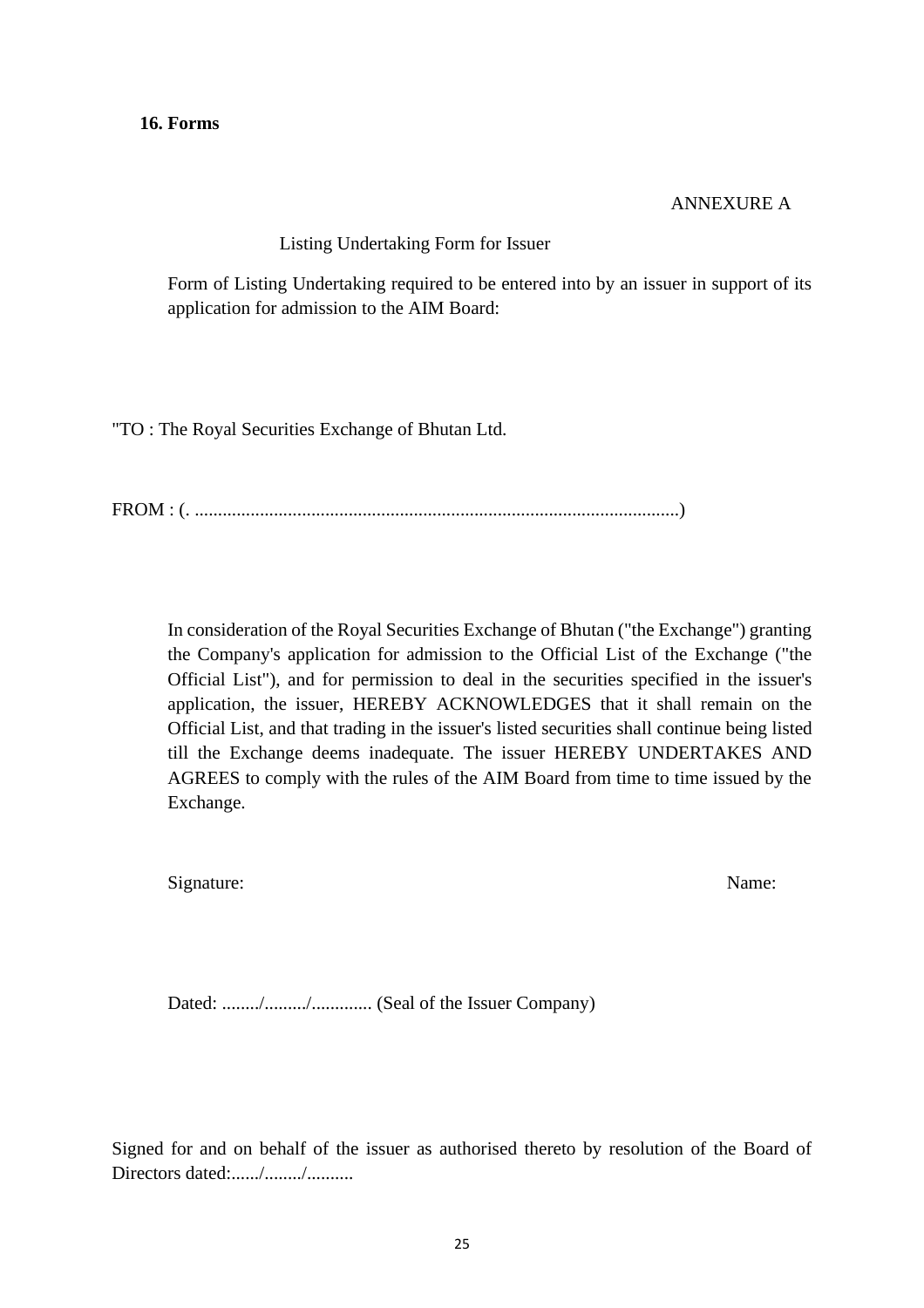## ANNEXURE B

## Director's Undertaking

Form of Undertaking required to be entered into by each Director of a issuer in support of its application for admission to the Official List of the Royal Securities Exchange of Bhutan Ltd.

To: The Royal Securities Exchange of Bhutan Ltd.

I.......................................... director of....................................(the "issuer") hereby undertake that in the exercise of my powers and duties as a Director, I shall:-

- a. comply to the best of my ability with the Rules on the AIM Board from time to time;
- b. use my best endeavours to procure that any alternate of mine shall so comply; and
- c. use my best endeavours to ensure that the issuer complies with the Rules on the AIM Board from time to time.

| $\sim$<br>mature<br><b>S121</b> |  |
|---------------------------------|--|
|                                 |  |
|                                 |  |

Date:……………………………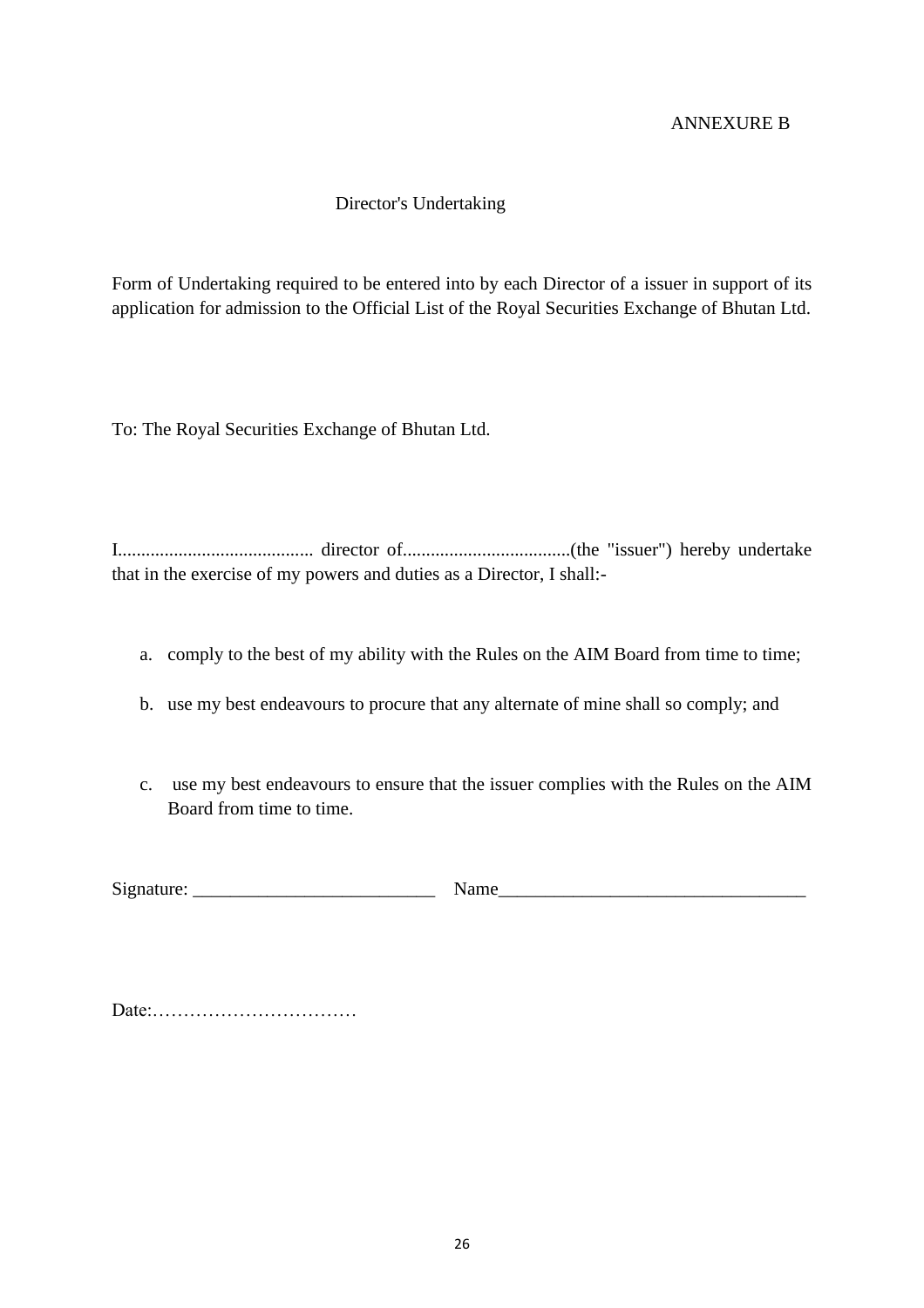## ANNEXURE C

## Certificate of Independent Directors Form

I,Dasho/Dr./Mr./Mrs./Ms……………………………………of…………………………… sincerely and truly affirm and declare as follows in terms of Corporate Governance under the Rule on the AIM Board:

- a. I am an independent director of......................................................(company) being so appointed on …………
- b. I am affiliated with the following issuers or organizations:

| Issuer/Organization | Relationship | Period of   | service | (if |
|---------------------|--------------|-------------|---------|-----|
|                     |              | applicable) |         |     |
|                     |              |             |         |     |
|                     |              |             |         |     |
|                     |              |             |         |     |
|                     |              |             |         |     |
|                     |              |             |         |     |
|                     |              |             |         |     |
|                     |              |             |         |     |

- c. I posses all the qualification to serve as an independent director of the issuer as provided in Section 13 (v) of this rule.
- d. I shall faithfully and diligently comply with my duties and responsibilities as independent director under the Corporate Governance Rule of the AIM Board.
- e. I shall inform the issuer and the RSEBL of any changes in the aforementioned information within five working days from its occurrence.

Affirmed by ……………………………….

(Signature and name of the independent Director)

On this day……….of …………at…..................................... (Place)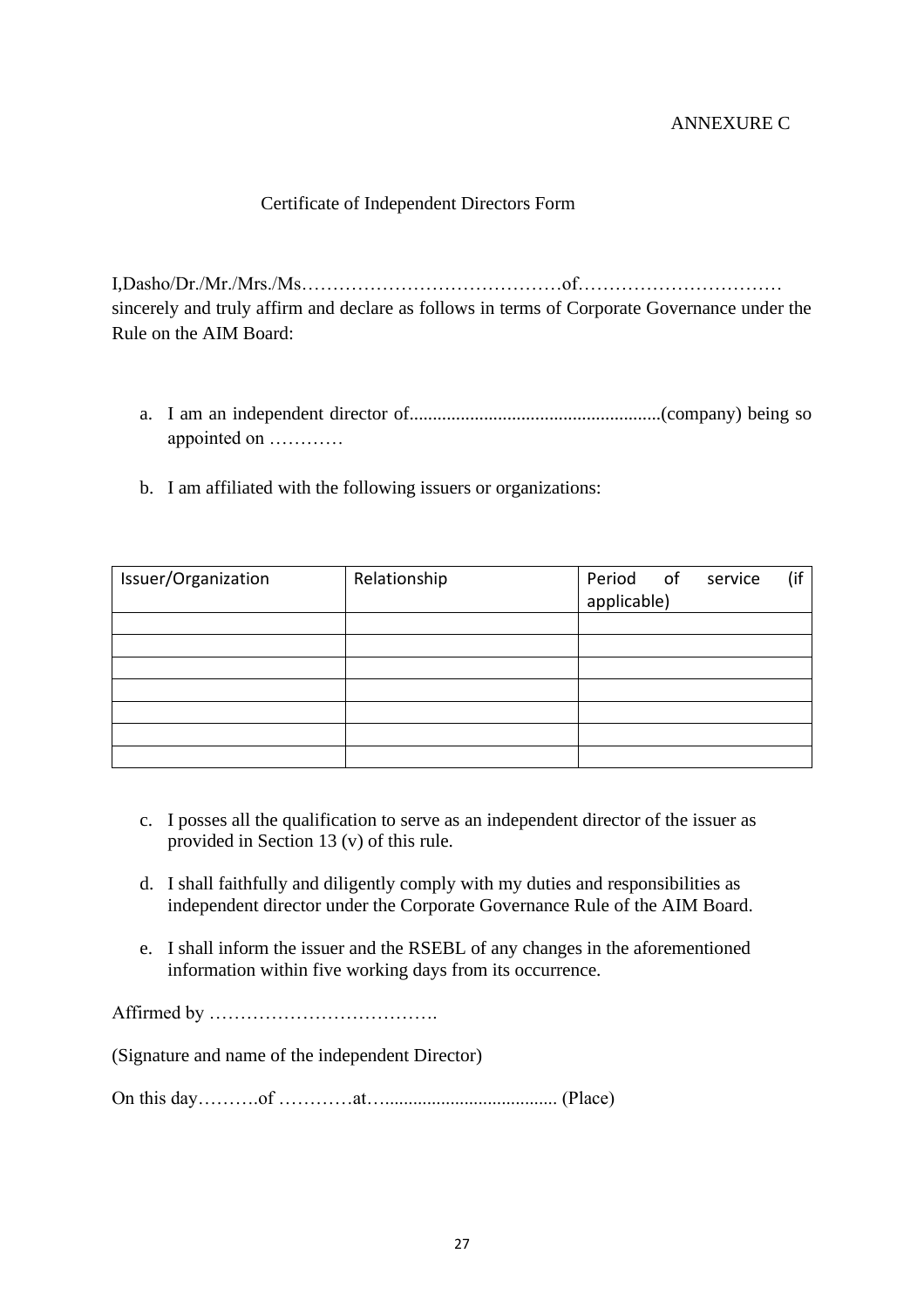#### ANNEXURE D

Information to be placed before the Board of Directors

- 1. Annual operating plans and budgets and any updates.
- 2. Capital Budget and any updates.
- 3. Quarterly results of the issuer.
- 4. Minutes of the meetings of the Board.
- 5. Information on the recruitment, resignation and removal of the key position holders.
- 6. Any material defaults in financial obligations to and by the issuer.
- 7. Issues involving public and product liability claims of substantial nature.
- 8. Non-compliance of any regulatory, statutory or listing requirements and shareholders service such as non-payment of dividend.
- 9. Sale of material nature, of investments, assets, subsidiaries which is not in normal course of business.
- 10. Wage negotiation and settlement, significant labor problems and their proposed solutions.
- 11. Brief on statutory developments, change in Government policies etc. with impact thereof.
- 12. Proposal for investments, mergers and acquisitions.
- 13. Fatal or serious accidents, dangerous occurrences, any material effluent or pollution problems.